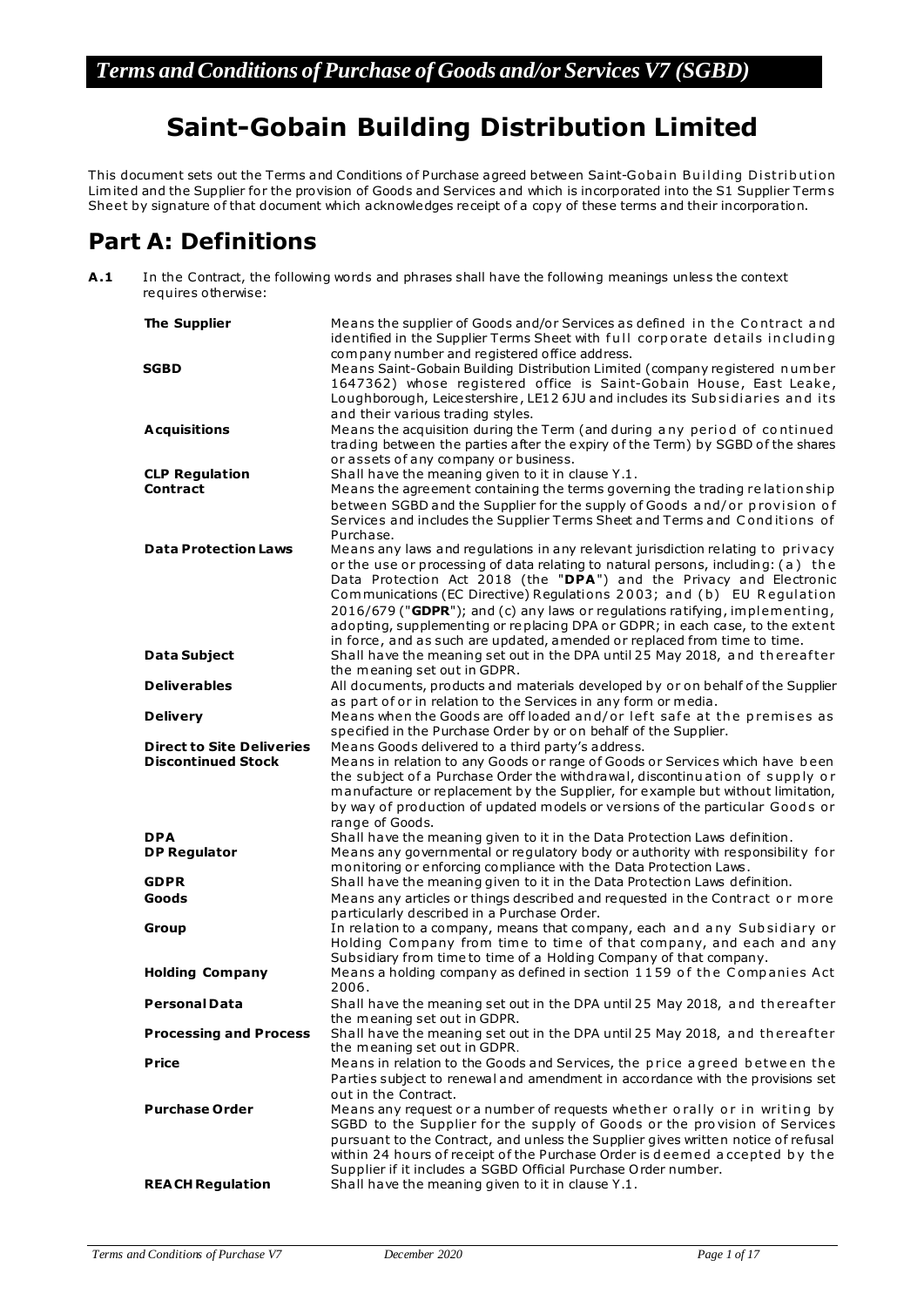| <b>Rebate</b>                                             | Means the sums due and payable by the Supplier to SGBD in accord ance with<br>the percentages and time periods as agreed in the Supplier Terms Sheet and<br>which are payable by cheque or BACS.                                                                                                                                                                                                                                                              |
|-----------------------------------------------------------|---------------------------------------------------------------------------------------------------------------------------------------------------------------------------------------------------------------------------------------------------------------------------------------------------------------------------------------------------------------------------------------------------------------------------------------------------------------|
| <b>Rebatable Purchases</b>                                | Means the Total Invoiced Value of qualifying products (as described in the<br>Supplier Terms Sheet).                                                                                                                                                                                                                                                                                                                                                          |
| <b>Regulations</b>                                        | Means directives, statutes, regulations, codes of practice or other in structions<br>having the force of law relevant to the handling storage use sale or supply of<br>Goods or the provision of Services in force from time to time.                                                                                                                                                                                                                         |
| <b>Services</b>                                           | Means any direct provision of skill, labour or employment described and<br>requested in any Contract or Purchase Order including the delivery and off<br>loading of Goods.                                                                                                                                                                                                                                                                                    |
| <b>Specification</b>                                      | Means any description and/or sample of the Goods or Services including any<br>plans, drawings, data or other information relating to the Goods or Services.                                                                                                                                                                                                                                                                                                   |
| <b>Stock Returns</b>                                      | Means Goods which have previously been the subject of a Purchase Order but<br>which SGBD returns to the Supplier in re-saleable condition as being in excess<br>of its requirements and for which SGBD will receive full re-imbursement of the<br>Price for those Goods.                                                                                                                                                                                      |
| <b>Subsidiary</b>                                         | In relation to a company wherever incorporated (a holding company) means a<br>"subsidiary" as defined in Section 1159 of the Companies Act 2006 and any<br>other company which is a subsidiary (as so defined) of a company which is itself<br>a subsidiary of such holding company. Unless the context otherwise requires,<br>the application of the definition of Subsidiary to any company at any time will<br>apply to the company as it is at that time. |
| <b>Supplier Terms Sheet</b>                               | Means the form S1 - Supplier Terms Sheet including any Supplier Terms<br>Amendment Sheet which sets out commercial terms agreed between the Parties<br>and when signed, forms part of the Contract.                                                                                                                                                                                                                                                           |
| <b>Supplier Terms</b><br><b>Amendment Sheet</b>           | Means the form S1A - Supplier Terms Amendment Sheet which details<br>any changes in the commercial terms agreed between the parties within the<br>trading term and when signed forms part of the Contract.                                                                                                                                                                                                                                                    |
| <b>Term</b><br><b>Terms and Conditions</b><br>of Purchase | Means the agreement period set out in the Supplier Terms Sheet.<br>Means the terms and conditions set out in this document.                                                                                                                                                                                                                                                                                                                                   |
| <b>The Parties</b><br><b>Total Invoiced Value</b>         | Means SGBD and the Supplier.<br>Means the total invoiced value of Goods and Services provided pursuant to the<br>Contract including the cost of freight and haulage, (where applicable) but<br>excluding any settlement discounts, and excluding VAT.                                                                                                                                                                                                         |
| <b>TUPE</b>                                               | Means the Transfer of Undertakings (Protection of Employment) Regulations<br>2006.                                                                                                                                                                                                                                                                                                                                                                            |

**A.2** (i) In the event of conflict between the documents comprising the Contract they will take priority in the following order:- Supplier Terms Sheet; first

Term s and Conditions of Purchase; second

- (ii) the words "include" or "including" shall be interpreted without limitation to the words following.
- (iii) references to Clauses shall be deemed to be clauses of the Terms and Conditions of Purchase.
- (iv) the headings in these Terms and Conditions of Purchase are for convenience only and shall not affect their interpretation.
- (v) the singular shall include the plural and vice versa.
- (vi) re ferences to any statute, statutory provision or regulation shall be construed as a re fere nce to that statute provision or regulation as from time to time amended, consolidated, mod if ied, extended, reenacted or replaced.
- **A .3** The terms and conditions of the Contract m ay only be altered by the written agreement of the Parties and any agreed amendments will be recorded on the Supplier Terms Amendment Sheet.

## **Part B: Sale of Goods and Price**

- **B.1** During the Term the Supplier shall: (i) sell and SGBD shall purchase such quantities of the Goods as may be ordered by SGBD by way of Purchase Order from time to time; and (ii) provide and SGBD shall purchase such Services as may be ordered by SGBD by way of Purchase Order from time to time, in each case subject to the terms and conditions of the Contract which will supersede any terms and conditions referred to or relied on by the Supplier.
- **B.2** Where the Supplier has previously supplied to SGBD goods or services similar to the Goods or Se rvices no change in specification shall be m ade without SGBD's written consent.
- **B.3** The Supplier shall comply with all statements and representations made by the Supplier its employees or agents relating to the Goods or Services prior to any Purchase Order and all such statements and representations shall be terms of the Contract.
- **B.4** SGBD reserves the right prior to delivery of Goods or provision of Services pursuant to any Purchase Order to require modifications to the design or composition of the Goods or vary the nature of the Services by written notification to the Supplier.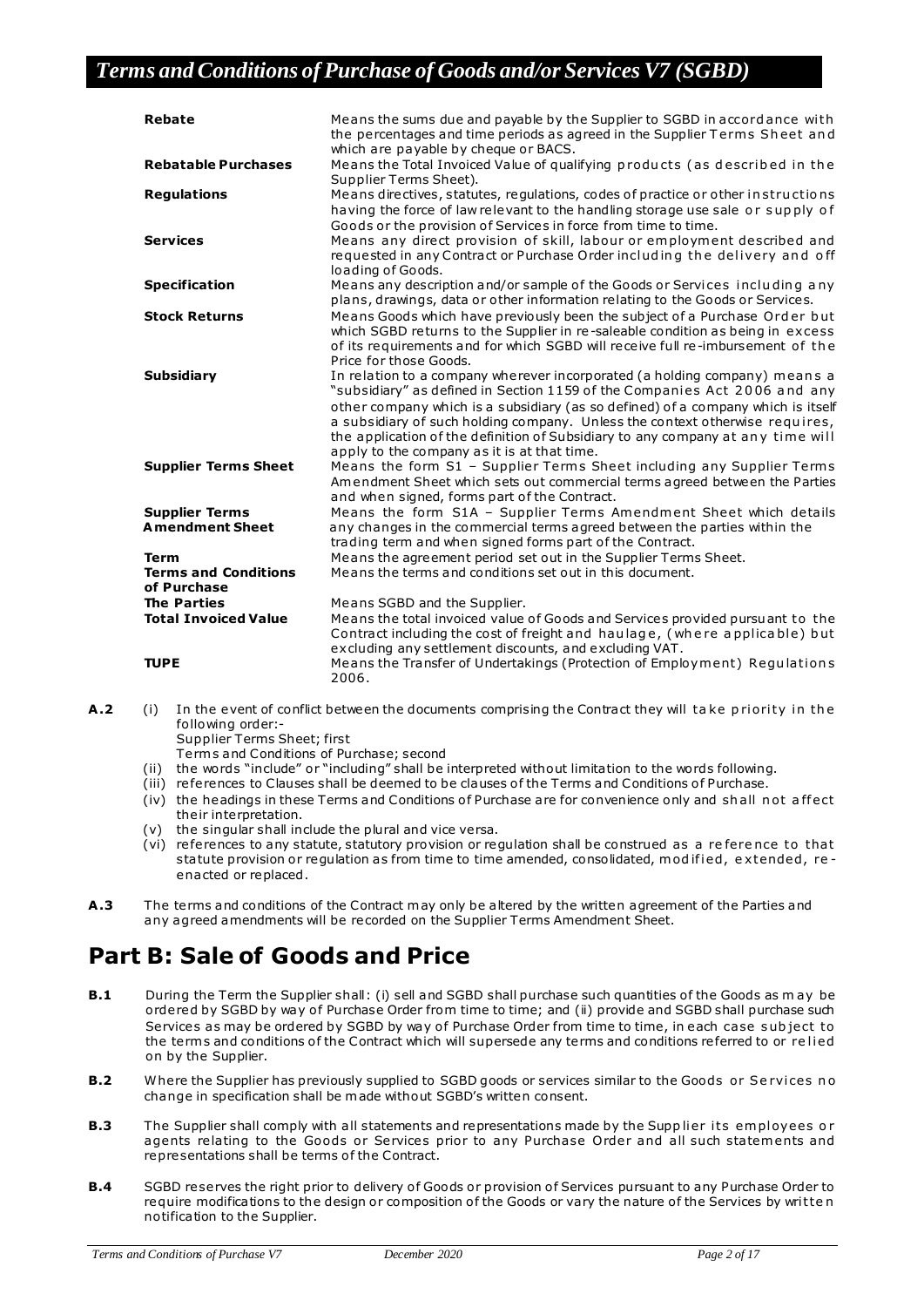- **B.5** Modifications pursuant to Clause B.4 shall be deemed to be incorporated in the Purch ase Order and a reasonable adjustment acceptable to the Parties shall be made to the Price. If agreement cannot be reach ed SGBD may terminate the Purchase Order or continue the Purchase Order as if such written notification had not been given. If the Purchase Order is terminated SGBD's sole liability to the Supplier shall be to pay the Price of the Goods or Services in respect of which the Purchase Order has been terminated less the sum saved by the Supplier as a result of the termination subject to the Supplier's duty to mitigate its loss. SGBD will not be liable for any other loss including loss of anticipated profit or indirect or consequential loss.
- **B.6** SGBD shall place its Purchase Orders for Goods and/or Services by fax, phone, EDI or email. Orders for Direct to Site Deliveries shall be placed through the Supplier's nominated sales office.
- **B.7** Unless otherwise agreed in writing between the Parties during the Term or as provided for in the Supplier Terms Sheet, Prices quoted at the time of the Purchase Order must be firm and unchangeable for the who le of the period in which the Supplier has agreed to deliver the Goods and/or provide the Services under that Purchase Order. There shall be included in the Price quoted transportation and delivery costs of the Goods to the place or places and in the manner specified in the Contract or Purchase Order as subsequently specified by SGBD. The Supplier will not seek to introduce a general price increase to Prices in respect o f its Goods or Services under the Contract without first giving to SGBD at least three months prior written notice. All price increases will only be deemed to be agreed when such agreement is confirmed in writing by the relevant SGBD Category Manager. Furthermore, unless agreed otherwise, the Supplier accepts that any agreed price increases will only be applied on the first of the following dates Jan  $1<sup>st</sup>$  and Jul  $1<sup>st</sup>$  that falls after the longer of: the agreement by SGBD of the price increase or the aforementioned 3 months' notice.
- **B.8** Where the Supplier supplies Goods to SGBD it will provide SGBD with reports, in accordance with the timescales set out in the Supplier Terms Sheet or where no timescales are set out on a monthly basis, that will detail, as a minimum, the following:-
	- Total purchases of Goods in £'s and quantity made by SGBD during the month, with a year on year com parison, split between stock and Direct to Site Deliveries.
	- Where it is different, the value of Rebatable Purchases. Where more than one Rebate a rrangement exists, purchases for each category of rebatable Goods must be reported separately.
- **B.9** Any nil returns agreement referred to in the Supplier Terms Sheet shall not interfere with the legal rights of SGBD and will not constitute a waiver of any statutory or contractual rights by SGBD.
- **B.10** SGBD shall in its discretion be entitled to return in any one calendar year up to 5% in value of the Goods purchased under the Contract by way of Stock Returns. Such Stock Returns will be accepted by the Supplier provided the Goods are in a re-saleable condition and SGBD makes them available for collection from its branches and/or its distribution centres (as appropriate). Full credit/reimbursement of the Price of the Stock Returns will be given in the month following the month in which SGBD gave notice of the availability of the Goods for collection under this Clause. All such re turns must be co -ordinated via a SGBD Category Manager.

# **Part C: Invoicing and Payment**

- **C.1** The Supplier shall invoice SGBD for each separate Delivery of Goods promptly, following such Delivery and for any Services promptly, on completion of the Services. Each invoice shall fully and accu rately quo te the num ber of the Purchase Order and give a description of the Goods and/or Services, the quantity comprised in the relevant Delivery of Goods, and shall state the Price for the Goods and/or Services invoiced and the value added tax applicable.
- **C.2** Provided that the invoice submitted is correct and contains the information as required under the Contract, and save where the Parties have agreed other payment terms which are set out in the Supplier Terms Sheet, SGBD shall pay for Goods and Services in the first week following the end of the second month following the m onth in which the Goods are delivered or Services provided and accepted as conforming to the standards required by SGBD under the Contract.
- **C.3** All invoices must be addressed to :- SGBD Payments Centre PO Box 550 Huddersfield HD1 4XN Telephone Number: 01484 478666 Fax Num ber: 01484 478647
- **C.4** SGBD reserves the right to withhold payment in respect of disputed invoices and/or in respect of any invoices for which a signed delivery note cannot be provided and SGBD shall notify the Supplier of any such invoices within 14 working days of receipt or of becoming aware that a signed delivery note cannot be provided. When an invoice that has been in dispute is subsequently cleared for payment, then the settlement terms that are applicable will be applied from the date of clearance. The Supplier, witho ut prejudice to its other rights and remedies, shall be entitled to charge interest on late payment o f non -disputed invoices at the ra te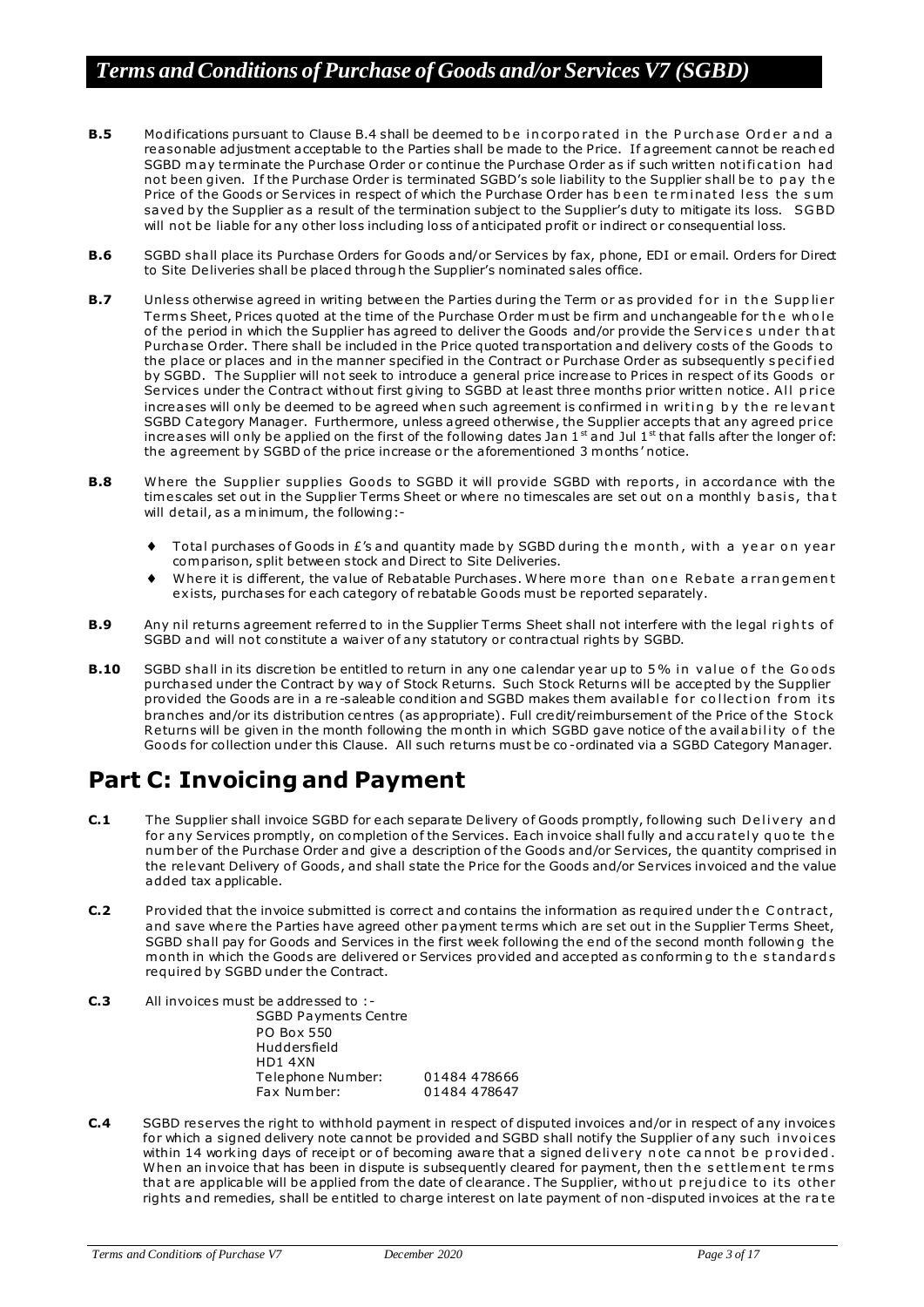of 2 per cent per annum above Barclays bank base rate for the time being in force from the due date of paym ent until the actual date of payment.

# **Part D: Delivery of Goods and Supply of Services**

- **D.1** The Supplier shall deliver or procure the Delivery of Goods ordered to the location specified in the Purch ase Order relating to the Goods anywhere in the United Kingdom and the Republic of Ireland, which for the avoidance of all doubt includes Northern Ireland, Isle of Wight, Anglesey and the Scilly, Orkney, Shetland and Hebridean archipelagos and the Isle of Man and the Channel Islands, and no surcharges shall be levied by the Supplier for such deliveries.
- **D.2** The Supplier shall be responsible for all loss or damage to the Goods up to and including Delivery thereof and in particular shall be responsible at its own cost and expense for arranging appropriate ins uran ce of the Goods when being transported. The Supplier shall ensure that the Goods are properly packaged at its own cost to arrive at the place of Delivery specified by SGBD without damage and SGBD shall be entitled to treat pallets, packaging and materials as non-chargeable and non-returnable for credit unless stated otherwise in the Supplier Terms Sheet. Where packaging is stated to be refundable and/or depositable, the Supplier must ensure that it is of a suitable quality and sufficiently robust not to suffer incidental damage with normal use. If the Supplier makes a charge to SGBD for such refundable and/or depositable packaging, SGBD will at its discretion notify the Supplier when the packaging is ready for collection. In the event that any of the re fundable and/or depositable packaging is damaged or goes missing as a result of actions by SGBD, SGBD reserves the right to provide alternative packaging so long as it of the same type and of a materially similar specification, and in such circumstances the Supplier will not have a right to re fuse to collect such alternative packaging. Where any refundable and/or depositable packaging is damaged or missing which is not as a result of SGBD's actions then the Supplier shall refund to SGBD all charges made for such packaging. The Supplier will collect the packaging at anytime during SGBD's trading hours but must do so within 30 days of notification by SGBD that the packaging is ready for collection. If the packaging is not collected within this tim escale, SGBD may dispose of it as it sees fit. In any event, the Supplier shall refund to SGBD any charges made for the packaging within 60 days of being notified by SGBD that the packaging is ready for collection. The Supplier is responsible for and will ensure that all packaging material used should be capable of being re-cycled and must comply with the Packaging (Essential Requirement) Regulations 2015.
- **D.3** The Supplier shall:

a) Clearly in English mark on or attach to the outside of any consignment or package:

- The SGBD Purchase Order number;
- The Supplier's name and address;
- Full de tails of the destination which complies with the Purchase Order;
- When appropriate, a clear notice as to the condition, fragility or hazardous nature of its contents;
- Quantity within the Delivery;
- A Delivery note in duplicate;
- EAN Bar Code;
- Where necessary a date code with a clear product description;
- De tails about the country of origin, any custom tariff codes and any export control codes.
- b) State on all documentation accompanying the consignment including delivery note, advice note, invoice or other documents relating to the order, the SGBD Purchase O rder number and on Direct to Site Deliveries, the SGBD customer's order number or a given site re ference for identification.
- **D.4** The Delivery note (in duplicate) must be signed by a duly authorised representative of SGBD acknowle dging (a) receipt of the Goods of the description specified, and (b) (i) if a physical inspection has taken place at the time, that the Goods are in good condition and are of the correct quantity or (ii) if no such physical inspection has taken place, it must be noted that the Goods have not been examined and the following clause shall apply. The Supplier shall retain for a minimum period of 24 months and be able to produce on request the signed delivery note. In the event that a signed delivery note cannot be provided on request, SGBD may, acting reasonably, withhold any payments relating to such delivery note until other proof of delivery is provided to SGBD's reasonable satisfaction.
- **D.5** In the event that the Delivery note is marked "not examined", SGBD will inspect the Goods within a reasonable period of actual Delivery and if it is apparent from that inspection that the Goods do not comply with the Contract SGBD will notify the Supplier in writing. If the Supplier disagrees with the contents of this notice, it must within 36 hours of receipt of the SGBD notice give written reasons to SGBD of the disagreement and within 72 hours of a written request by SGBD arrange a joint inspection at the place of Delivery. Failing this, the Supplier shall be deemed to have accepted that the Goods delivered are as stated by SGBD.
- **D.6** Unless SGBD has exercised its rights under D.10 or otherwise agreed in writing the Supplier shall make good any shortages in the Goods and where appropriate, collect any of the Goods which do not comply with the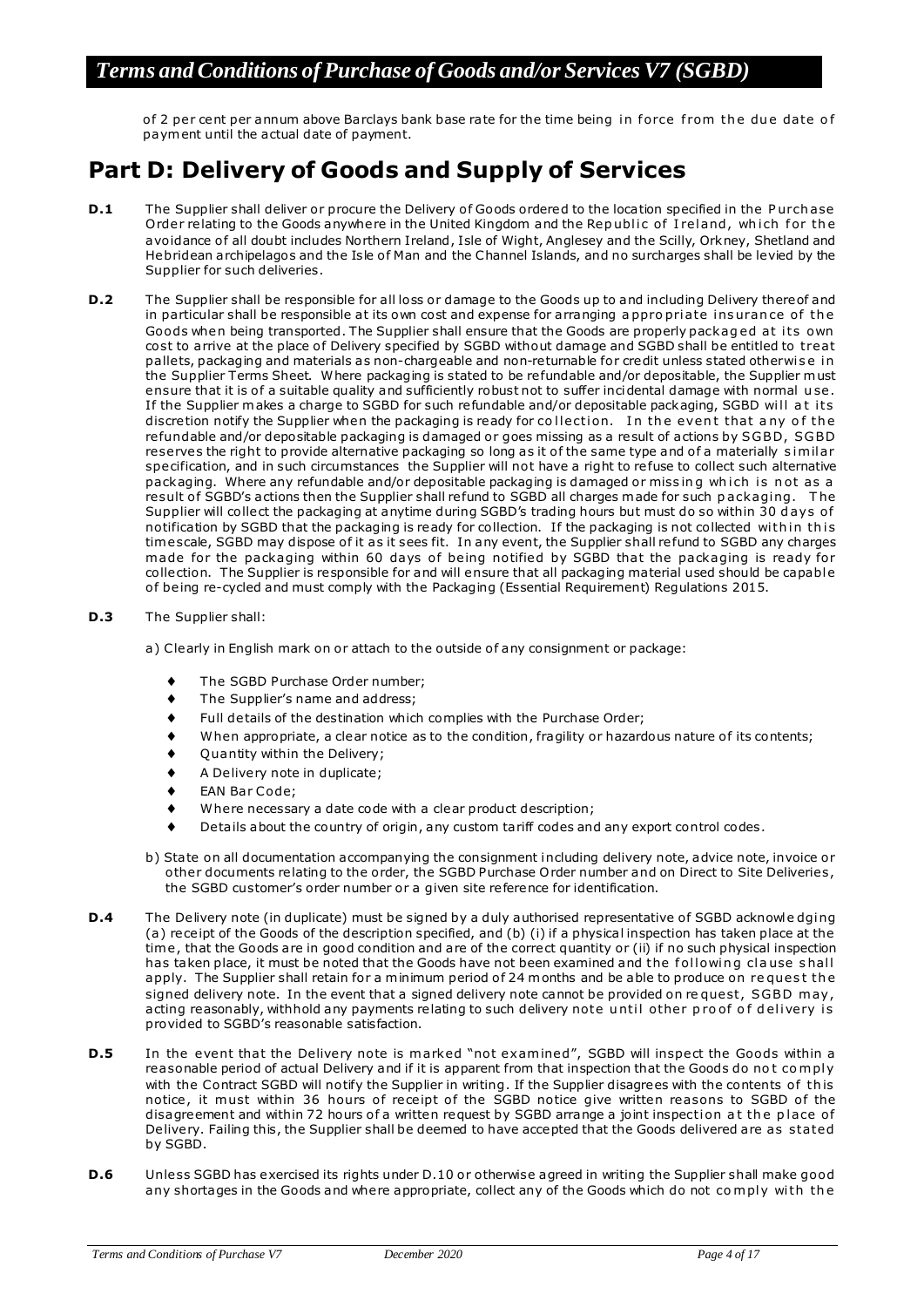Contract, which have been damaged in transit or which have visual defects and replace the same within 48 hours of the Supplier's acceptance or deemed acceptance in accordance with clause D.5 above.

- **D.7** Goods may be collected by SGBD, its agents or customers by prior arrangement with the Supplier and if so agreed SGBD, its agents or customers shall collect the Goods within 14 days from the agreed collection d ate or the date agreed on the Purchase O rder whichever is the later.
- **D.8** The Supplier shall be solely responsible for the size, weight and positioning of any load on his or his haulier's vehicle and unless otherwise agreed for the provision of suitable labour a nd equipment and the unloadi ng o f Goods at the designated Delivery area.
- **D.9** Where SGBD specifies in any Contract or Purchase Order that the Goods are a Direct to Site Delivery the Supplier shall deliver such Goods in accordance with the reasonable instructions supplied to it by SGBD or, i f so agreed between the Parties, supplied by the third party and ensure that the procedures for Delivery set out in this clause and any Supplier charter distributed to Suppliers are strictly adhered to and will promptly notify SGBD of any complaint made by the third party as to Delivery (including complaints concerning com pliance with the Contract) and action being taken by the Supplier to rectify the same. Direct to Site Delivery notes must include the third party's order number or site reference for ease of processing payment. A signed proof of delivery is to be obtained by the Supplier from the third party and kept for at least 6 m onths from the date of Delivery.
- **D.10** All Goods delivered to SGBD or a third party must comply as to quantity, quality, description and sample as specified in the Contract, Purchase Order or Specification and any failure to comply with this sub-clause no m atter how slight the non-conformity will entitle SGBD, at its option, to reject the whole delivery of Goods and claim damages suffered as a result.
- **D.11** Direct to Site Deliveries to any single third party customer are subject to a limitation of £10,000 per Purchase Order in one or more Deliveries. For an order of a value over this limit the Supplier must obtain clearance from SGBD credit control and clearly show this release reference on any invoices. Failure to adhere to this instruction will mean SGBD will refuse payment for any Goods delivered to its customer, until SGBD has received payment from the customer in question.
- **D.12** Deliveries to SGBD branches should not be made between the hours of 7:00am and 10:00am without express permission of an authorised representative of SGBD. In case of dispute, written confirmation from SGBD of such authorisation will be required to substantiate exceptions.
- **D.13** The Supplier shall:
	- (i) perform the Services in accordance with the Required Standards and by any app licable dates a greed be tween SGBD and the Supplier;
	- (ii) co-operate with SGBD in all matters relating to the Services, and comply with all instructions o f SGBD;
	- (iii) use personnel who are suitably skilled and experienced to perform tasks assigned to them, and in sufficient number to ensure that the Supplier's obligations are fulfilled in accordance with the Con tract; and
	- (iv) provide all equipment, tools and vehicles and such other items as are required to provide the Services.
- **D.14** The Supplier hereby assigns to SGBD, with full title guarantee and free from all third party rights, all intellectual property rights in the products of the Services, including for the avoidance of doubt the Deliverables. The Supplier shall also obtain waivers of all moral rights in the Goods and any goods that are transferred to SGBD as part of the Services under the Contract, including without limitation the Deliverables or any part of them, to which any individual is now or may be at any future time entitled under Chapter IV of Part I of the Copyright Designs and Patents Act 1988 or any similar provisions of law in a ny jurisdiction.
- **D.15** The Supplier hereby grants to SGBD a non-exclusive licence to use any intellectual property rights on or in relation to the Goods (including their packaging), including in connection with the promotion, distribution and sale of the Goods. On expiry or termination of the Contract for any reason SGBD shall continue to have the right to dispose of all stocks of the Goods in its possession and the non-exclusive licence to use any intellectual property rights as granted in this clause shall continue for the period that SGBD requires to sell o r otherwise dispose of the Goods in its possession.

# **Part E: Passing Of Risk and Lien**

- **E.1** Risk of loss or damage of any kind to the Goods shall pass to SGBD when Delivery or collection has been com pleted.
- **E.2** In respect of the Goods and any goods that are transferred to SGBD as part of the Services under this Contract, including without limitation the Deliverables or any part of them, the Supplier warrants that it has full clear and unencumbered title to all such items, and that at the date of delivery of such items to SGBD, it will have full and unrestricted rights to sell and transfer all such items to SGBD.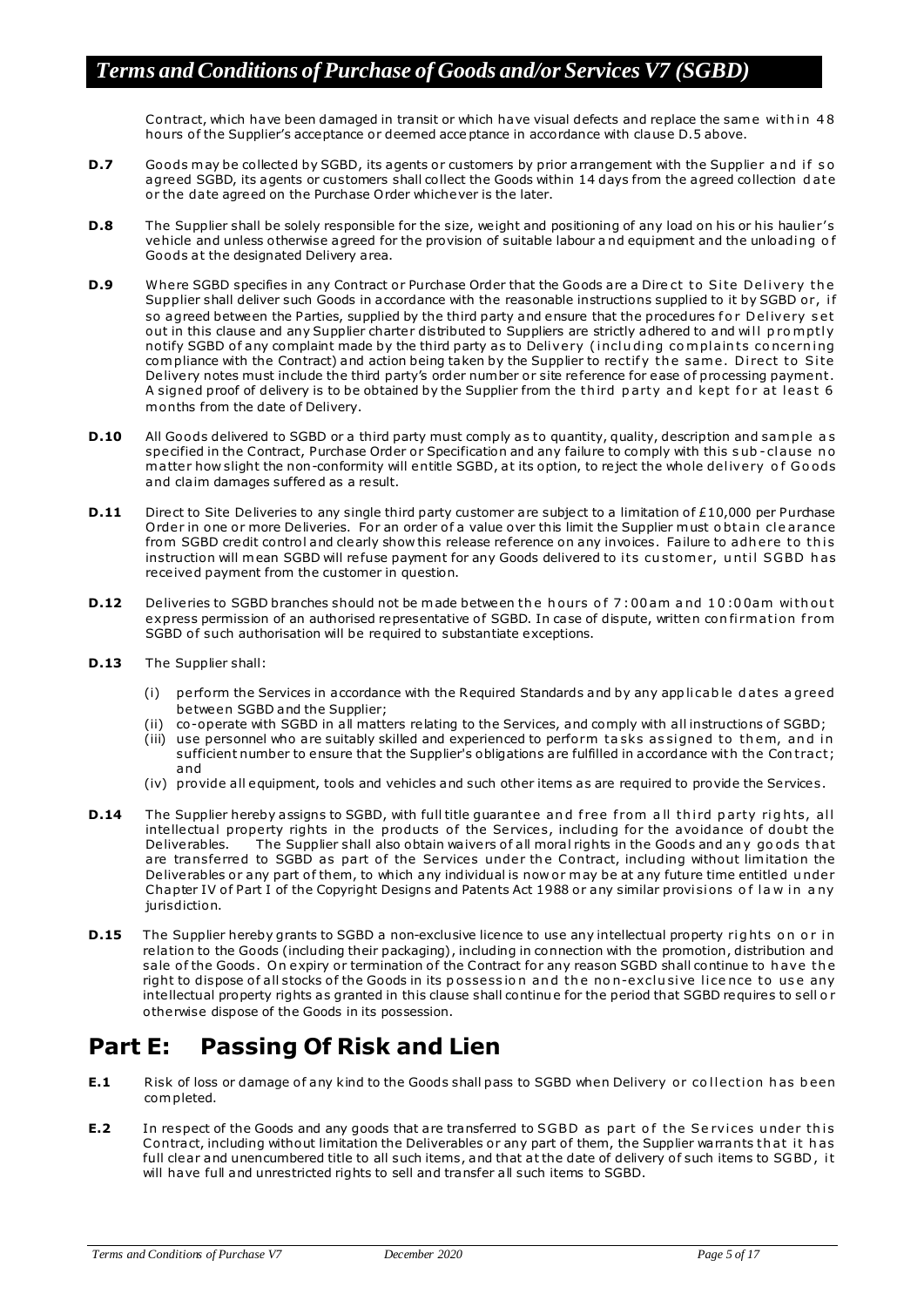**E.3** The Supplier shall not be entitled to exercise a right of retention on any Goods in SGBD's possession and which are the property of SGBD nor exercise a lien over SGBD's property which is in the Suppliers possession.

## **Part F: Time**

- **F.1** The Supplier acknowledges that, to SGBD and their customers, the time or times or scheduled date or dates of delivery of Goods or Services notified by SGBD to the Supplier are of the utmost importance. The Supplier will use all best endeavours to meet and comply with these times. If a Supplier on more than 3 occasions during the Term does not complete Services or effect Delivery of Goods on time or within a reasonable and agreed time therea fter, SGBD m ay terminate the Contract forthwith by giving written notice to the Supplier.
- **F.2** Where it is necessary for SGBD to procure other goods or services of the same or similar description to make good such default by the Supplier and honour its obligations under contracts with its customers , SGBD m ay forthwith treat a Purchase Order as terminated without liability to SGBD at any time after the time for Delivery or provision of Services has elapsed and recover from the Supplier all damages, costs and expens es incurred including the amount by which the cost of the said procurement exceeds the price which has been paid or would have been payable to the Supplier in respect of the Go ods or Services which should have been provided by the Supplier.
- **F.3** The exercise of any of its rights under Clauses F.1 or F.2 is without prejudice to any other right or remedy SGBD may have and SGBD's failure to invoke any of its rights under this Clauses F.1 or F.2 on a continual or regular basis will not render them unenforceable.

# **Part G: Quality and Fitness**

- **G.1** The Goods and Deliverables shall comply with the Purchase Order, any applicable Specification, be free from defects and be of the best design, material and workmanship and will be fit for any purpose for which they are designed or any purpose which is specified or may be reasonably inferred from the Contract or Pu rch ase O rder or correspondence and dealings between the Parties relating to the Contract.
- **G.2** All Goods and Services must comply with the Regulations. In the event that any Regulation is amended or replaced, the Supplier shall give immediate notice to SGBD of such proposed amendments or changes and shall agree with SGBD a timetable to phase out the original Goods and introduce new Goods which comply in all respects with the new Regulations in sufficient time before the amendments or changes are effected. T h e Supplier shall collect the original Goods or Deliverables, if required to do so, from SGBD and deliver the replacement goods or deliverables at its own cost at such times as are agreed between the Parties.
- **G.3** The Supplier shall give to SGBD at least three months prior written notice of the date that any of the Goods or Services will become Discontinued Stock. The Supplier also undertakes to pay for any/all point of sale inform ation to assist in the sale of Discontinued Stock. This enables SGBD to sell through and effectively manage its stock of Goods which will become Discontinued Stock. The Supplier acknowledges and agrees that if it fails to give such notice, then within 30 days of the date the Goods become Discontinued Stock (which precise date shall be the earlier of the date the Supplier is no longer selling the Discontinued Stock or the date an updated model, version or range of the Discontinued Stock is available for purchase in the market place), the Supplier will purchase and uplift from SGBD branches, at the Supplier's cost and within one month, the Discontinued Stock which then remains unsold by SGBD. The value of the unsold Discontinued Stock will be credited to SGBD in full at original invoice value. If the Supplier provides at least three month s prior written notice of the date that any of the Goods will become Discontinued Stock but any of such Discontinued Stock is not sold within 6 months of the date the Goods become Discontinued Stock, the Supplier shall at SGBD's request collect from the locations provided by SGBD at the Supplier's cost and within 1 month following the request by SGBD, such remaining Discontinued Stock and credit SGBD, at the full invoice value, the value of the unsold Discontinued Stock.
- **G.4** The Services shall conform with the Purchase Order and any applicable Specification and shall meet any other standards indicated in any document supplied by the Supplier (if accepted by SGBD) or as otherwise specified by SGBD. If no standard is specified or offered the Services shall be provided in a professional manner to the highest standards applicable thereto and in any event with reasonable care and skill. In any event, the Services shall be fit for any purpose expressly or impliedly m ade known to the Supplier by SGBD. In providing the Services, the Supplier shall: (i) obtain and at all times maintain all necessary licences and consents, and com ply with all applicable Regulations; (ii) observe all health and safety rules and regulations and any o ther security requirements that apply at any of SGBD's premises or any premises where the Se rvices a re to be performed; (iii) hold all m aterials, equipment and tools, drawings, specifications and data supplied b y SGBD to the Supplier ("**SGBD Materials**") in sa fe custody at its own risk , m aintain SGBD Materials in good condition until returned to SGBD, and not dispose or use SGBD Materials other than in accordance with SGBD's written instructions or authorisation; and (iv) not do or omit to do anything which m ay cause SGBD to lose any licence, authority, consent or permission upon which it relies for the purposes of conducting its business, and the Supplier acknowledges that SGBD m ay rely or act on the Services.
- **G.5** The standards for the Goods and Services set out in Clauses G.1, G.2 and G.4 are the "Required Standards".
- **G.6** Without limiting the provision of Clause G.2 and subject to Clause G.7, if Goods or Services prove to be defective during the period of 2 years from the date of provision of the Services or Delivery or collection of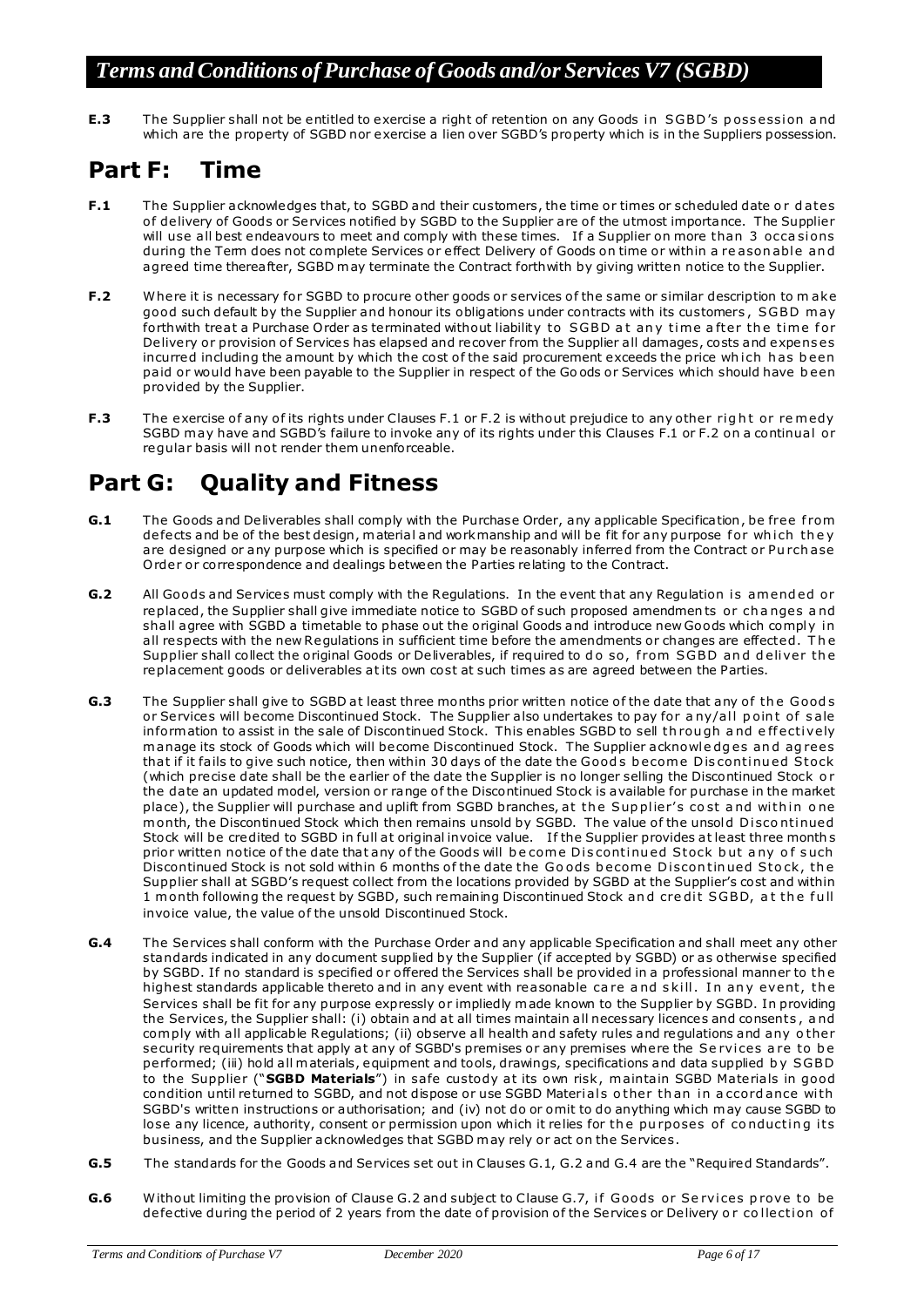the Goods or from the date of dispatch by the Supplier of any product of the Supplier in corporating the Goods, whichever is the later (or such longer period as specified in the Supplier's or manufacturer's (if the Supplier is not the manufacturer) guarantee or warranty), SGBD may, at its option and without pre judice to any other right or remedy it may have, require the Supplier to re -render the Services or replace or repair th e defective Goods. The Supplier shall re-render the Services or replace or repair such defective Goods at its own cost and expense upon demand and if for any reason the Supplier is unable to do so within reas onable time, then SGBD may arrange for such Services replacement or repair of Goods to be effected and the Supplier shall forthwith upon demand reimburse SGBD all costs and expense incurred.

- **G.7** Should any of the Goods or Services fail in the reasonable opinion of SGBD to meet the Required Standards in any manner whatsoever at any time, SGBD may either, at its sole option without prejudice to any other right or rem edy it may have:
	- (i) Be entitled to terminate the Purchase Order forthwith without liability to SGBD and procure other goods or services o f the same or similar description and make good such default; and/or
	- (ii) Serve notice in writing on the Supplier indicating the problem, specifying what improvements are required and specifying such reasonable time by which the Supplier shall ensure that the Goods or Services reach the Required Standards. Should the Goods or Services not, in the reasonable op in ion o f SGBD, meet the Required Standards in such time as may have been specified as provided for a bove, SGBD m ay then forthwith and without further notice terminate the Contract; and/or
	- (iii) Be entitled to terminate the Contract forthwith by giving written notice to the Supplier if the Supplier has on 3 or more occasions supplied Goods or provided Services which have initially failed in the reasonable opinion of SGBD to meet the Required Standards all of which failures will have been notified to the Supplier in writing under G.7 (ii) previously.

## **Part H: Guarantees and Spare Parts**

**H.1** If the Supplier supplies any Goods, whe ther manufactured by a third party or otherwise, the Supplier undertakes that it will honour any guarantee or warranty offered by it or the manufacturer in respect o f th e Goods and provide all spare parts (together with adequate instructions) at a reasonable cost to SGBD, so that SGBD can make these available to its own customers for the purpose of maintaining the Goods in good working condition for a minimum period of the expected life of the Goods or a period of 6 years whichever is the greater.

## **Part I: Public and Product Liability and Insurance**

**I.1** The Supplier shall have in place a suitable policy of insurance to cover its liabilities to SGBD and other parties under the Contract and SGBD shall have the right to request evidence of such insurance. Such insurance shall be for a minimum of  $£5$  million.

# **Part J: Termination**

- **J.1** Without prejudice to any right of SGBD to terminate the Contract as expressly contained herein, should SGBD wish to terminate the Contract for any reason it may give three months written notice, to the Supplier to that effect and the Contract shall terminate on expiry of the said three months notice.
- **J.2** If the Supplier (being a company) has a petition presented for its winding -up or the appointment of any administrator or passes a resolution for voluntary winding-up otherwise than for the purpose of a bona fide am algamation or reconstruction or enters a scheme of arrangement or voluntary arrangement or compounds or makes any proposal to or enters into any arrangement with its creditors or makes or has made an application for a moratorium in connection with a proposal to its creditors or has a receiver or manager or a n administrative receiver appointed over all or any part of its assets or (being an individual) has a petition presented for his bankruptcy or becomes bankrupt or insolvent or enters into any arrangement with its creditors or m akes or has made an application for an interim order in connection with a proposal to credi tors for a voluntary arrangement SGBD may terminate the Contract or any Purchase Order with out liability to SGBD forthwith by giving written notice to the Supplier.
- **J.3** If the Supplier (being a company) undergoes a change of control within the meaning of S.1124 of the Corporation Tax Act 2010 then SGBD may at its sole option and discretion terminate the Contract by giving one month's written notice to the Supplier at any time up to one year following such change of control.
- **J.4** On termination of the Contract under Clauses F.1, G.7 (ii) or (iii) 6, J.2, M.5, Z.3 or Z.4 any outstanding accepted Purchase Orders will be cancelled without liability to SGBD unless SGBD gives written notice requiring a Purchase Order or Orders to be fulfilled in which case SGBD will pay the Price for Goods and/or Services delivered or performed in accordance with the Contract.
- **J.5** On termination of the Contract under Clauses J1. or J.3 all outstanding Purchase Orders as at the date of termination will be fulfilled by the Supplier unless SGBD gives written notice cancelling all or any Purchase Orders in which case SGBD will pay the price of the Goods or Services in respect of which the Purchase Order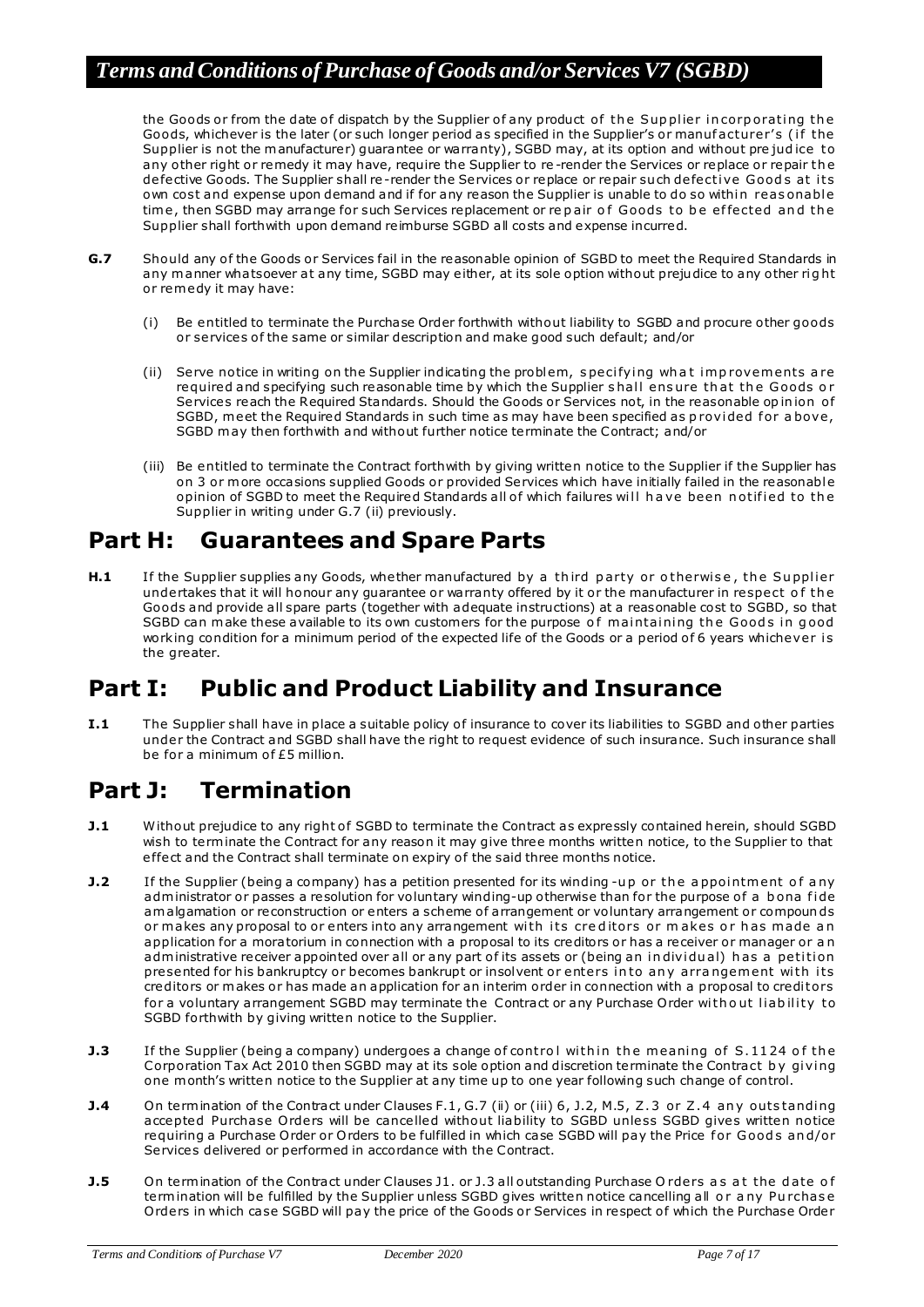has been cancelled less the sum saved by the Supplier as a result of the cancellation of the Purch ase O rder subject to the Supplier's duty to mitigate its loss.

- **J.6** On termination of the Contract for whatever reason:
	- (i) all m onies or sums payable from the Supplier to SGBD including Rebates on Rebatable Purchases u p to the date of termination shall be due and payable within 14 working days at the date of termination;
	- (ii) all m onies and sums payable from SGBD to the Supplier shall be due and payable in accordance with the Contract;
	- (iii) all items belonging to one party in the possession of the other party for whatever reas on shall be made available for return to the owning party;
	- (iv) SGBD will have no liability to the Supplier whe ther direct, indirect or consequential including loss of supply rights, loss of goodwill, loss of anticipated profit or any similar loss or out of pocket expenses save as expressly provided for in the Contract;
	- (v) the provisions of N.4 shall apply as if SGBD had made such request;
	- (vi) if applicable, the provisions of Section X shall come into e ffect and the Supplier shall co-operate fully with SGBD to ensure an orderly migration of the Services to SGBD or, at SGBD's request, a new service provider.
- **J.7** The express rights to terminate the Contract or any Purchase Order shall not prejudice any other right or rem edy of either party in respect of the breach concerned (if any) or a ny other breach of the Contract.
- **J.8** The termination of the Contract, howsoever arising, will save as expressly provided be without prejudice to the rights and duties of the Parties accrued prior to termination.
- **J.9** The terms and conditions of the Contract which, expressly or impliedly have effect after termination, will continue to be enforceable notwithstanding termination.

## **Part K: Indemnities**

- K.1 The Supplier shall indemnify and keep SGBD indemnified in full and on demand against all direct, indi rect or consequential liability damages claims losses costs and professional and other expenses (including legal costs on an indemnity basis) ("Claims") awarded against incurred or paid by SGBD as a result of or in connection with:
	- (i) Goods supplied or Services provided which do not comply with the Contract;
	- (ii) Goods supplied or Services provided which do not meet the Required Standards;
	- (iii) Goods supplied or Services provided which do not comply with the Regulations;
	- (iv) any dispute or claim whe ther in contract or tort or the assertion of a statutory right or other claims or proceedings made or brought against SGBD in respect of or in connection with Goods supplied or Services provided or the use of or any other dealing with the Goods by SGBD or by a third party including but not limited to product liability claims, claims under the Consumer Protection Act 1987 a nd claim s by a third party alleging infringement of its intellectual property rights;
	- (v) any act or omission of the Supplier or its employees or agents or subcontractors in complying with the obligations under Clauses M.1, M.2, M.3 or M.6;
	- (vi) any act or omission of the Supplier or its employees or agents or subcontractors in carrying, supp lying, delivering, loading, o ff loading or installing the Goods;
	- (vii) any act or omission of the Suppliers or its employees or agents or subcontractors in connection with the performance of the Services;
	- (viii) any act or omission o f any third party to whom the Supplier has assigned transferred or subcon tracted any of its obligations under the Contract.
- **K.2** The Supplier shall supply SGBD at the Supplier's expense with all reasonable assistance required by SGBD to deal with any Claim.
- K.3 Claims under Clause K.1 shall include claims for personal injury and death save that Clause K.1 shall not apply to Claims relating to personal injury or death to the extent caused by the negligence of SGBD its em ployees or agents.
- **K.4** This indemnity shall not apply if and to the extent that a Claim arises from:
	- SGBD's fraudulent misrepresentation for which SGBD shall be responsible.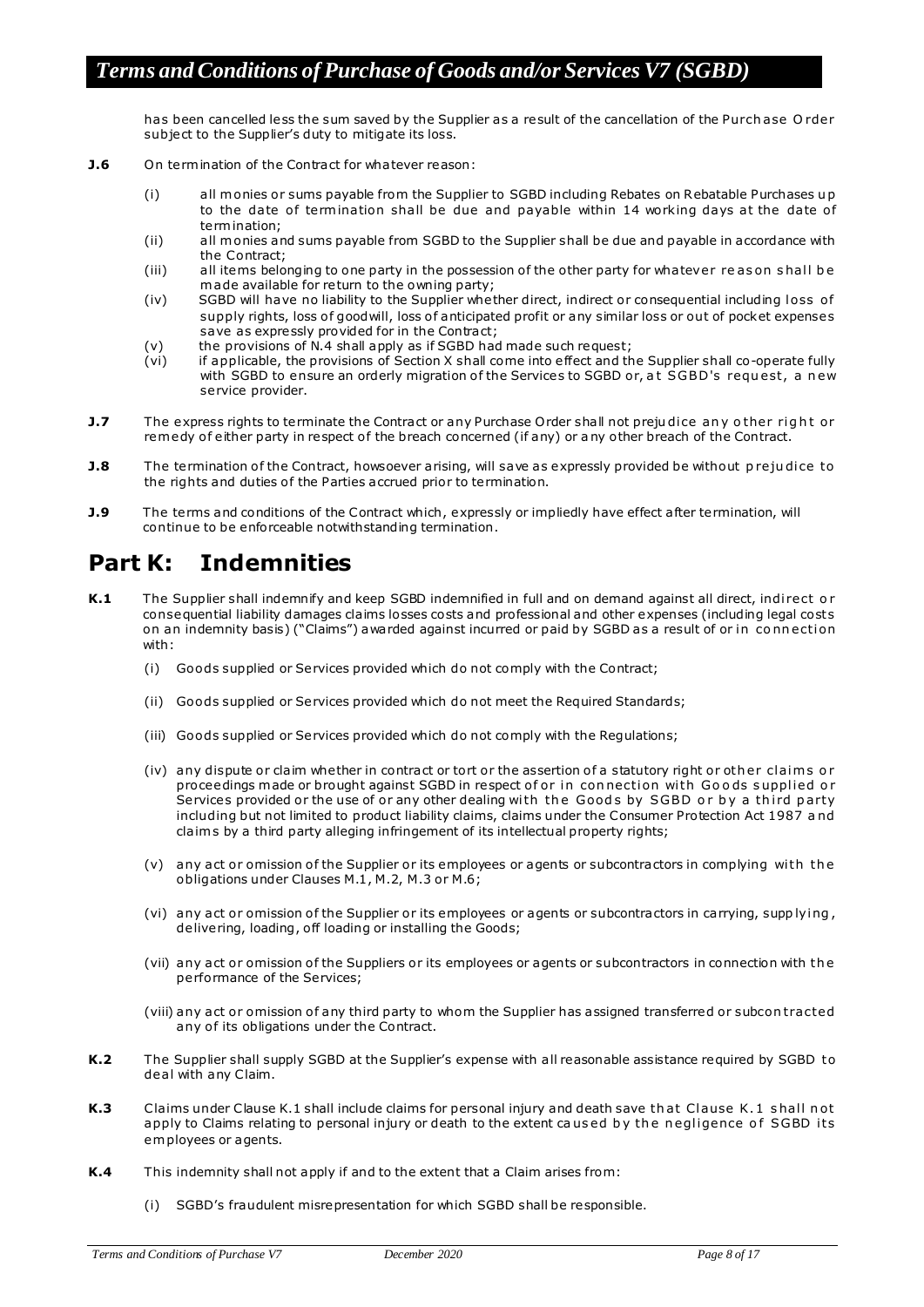(ii) defects in design or any Specification if SGBD has supplied or furnished the design or Specification and the Supplier has disclaimed responsibility.

# **Part L: Assignment and Subcontracting**

**L.1** The Supplier shall act at all times as principal and shall not, without the prior consent in writing of a duly authorised officer of SGBD, assign, transfer or sub-contract any obligations or benefit of these conditions or the terms of the Contract. In the event that such consent is given to sub-contract, the Supplier agrees that it rem ains bound by these terms as principal.

# **Part M: Safety Inspection and Testing**

- **M.1** The Supplier as a responsible employer shall comply with the Health & Safety at Work etc. Act 1974 and any am endments thereto, all relevant safety regulations and environmental requirements whe ther of a statutory , regulatory, code of practice or other nature and any regulations of SGBD (including the Health & Safety When Delivering to SGBD Sites and Premises policy (a copy of which is available from SGBD on request)) and/or the operator of the site which are communicated to the Supplier as being relevant to the site to which the G oods are delivered or Services provided.
- **M.2** The Supplier shall supply SGBD with all instructions, information and warnings necessary for the safe handling storage and use of the Goods together with all Health and Sa fety handling and hazard data a nd s uch other inform ation as SGBD may deem necessary to comply with any Regulation. Nothing in this Clause M.2 shall be construed as relieving the Supplier from any obligation or liability it may have under the Contract or any Regulation. The Supplier undertakes to notify SGBD immediately it becomes aware of a ny claim, whe ther actual or threatened, that the Goods are unsafe or do not comply with any Regulation.
- M.3 The Supplier shall have up-to-date test certificates and quality control certificates in respect of the Goods in place at all times and these shall be available to SGBD for inspection on reasonable notice. Photocopies of such certificates will be supplied at SGBD's reasonable request free of charge. In order to comply with its product liability obligations and any Regulation SGBD will also be entitled to have supervised a ccess to the Suppliers premises during normal business hours to inspect and test the Goods during manufacture, processing and storage and the Supplier shall provide or procure the provision of all such facilities at its own cost (including the costs of tests carried out by an independent party) as may reasonably be required by SGBD for that purpose.
- **M.4** If, as a result of any inspection or test under this Clause or upon Delivery and without p rejudice to Clause D.5, SGBD's representative is of the opinion that the Goods do not comply with any Regulation, the Specification or are otherwise unsafe or are unlikely on completion of manufacture or processing so to comply or be unfit for the purposes required by SGBD or that the Services do not meet the Required Standards then SGBD shall give notice to the Supplier in writing and the Supplier shall take such steps forthwith as are necessary to ensure such compliance and notify SGBD of such steps taken.
- M.5 If the Supplier fails, in SGBD's reasonable opinion to take sufficient steps to ensure compliance with a notice served under Clause M.4 above or if, in the opinion of SGBD, the Supplier will be unable to comply with a ny reasonable notice , then SGBD may without further notice terminate the C ontract o r a ny P urch ase O rd er without liability to SGBD with immediate e ffect.
- **M.6** Where appropriate and as required by any Regulation, all Goods must be supplied with adequate warning and installation instructions which comply with all relevant and current standards and regulations and which would be com prehensible to the average English consumer.

# **Part N: Confidentiality**

- **N.1** Any specifications, patents, drawings, samples and trading information issued and being marked as confidential by either Party in connection with any dealings with the other Party are confidential and their us e must be confined to the other Party, its sub contractors or servants solely for the purpose of carrying out any instructions by the other Party which are subject to these terms and conditions. On completion thereof, the said specifications, patents, drawings and samples shall be returned upon request of the owning Party to the other Party.
- **N.2** Both SGBD and the Supplier recognise that information concerning their businesses, customers, tech nology and other affairs ("confidential information") may be passed to each other as a result of their relationship and SGBD and the Supplier agrees to keep all such confidential information, whether or not marked as such, strictly confidential. This duty of confidence shall last throughout the occurrence of any relationship and, in the case of the Supplier, for a period of three (3) years following the termination or expiry of the relationship.
- **N.3** The obligations of confidentiality contained in Clauses N.1 and N.2 do not apply to information which is or becomes generally available to the public other than as a breach of the Contract nor to information which the receiving party is required to disclose by any court of competent jurisdiction or government authority or by any applicable law or regulation.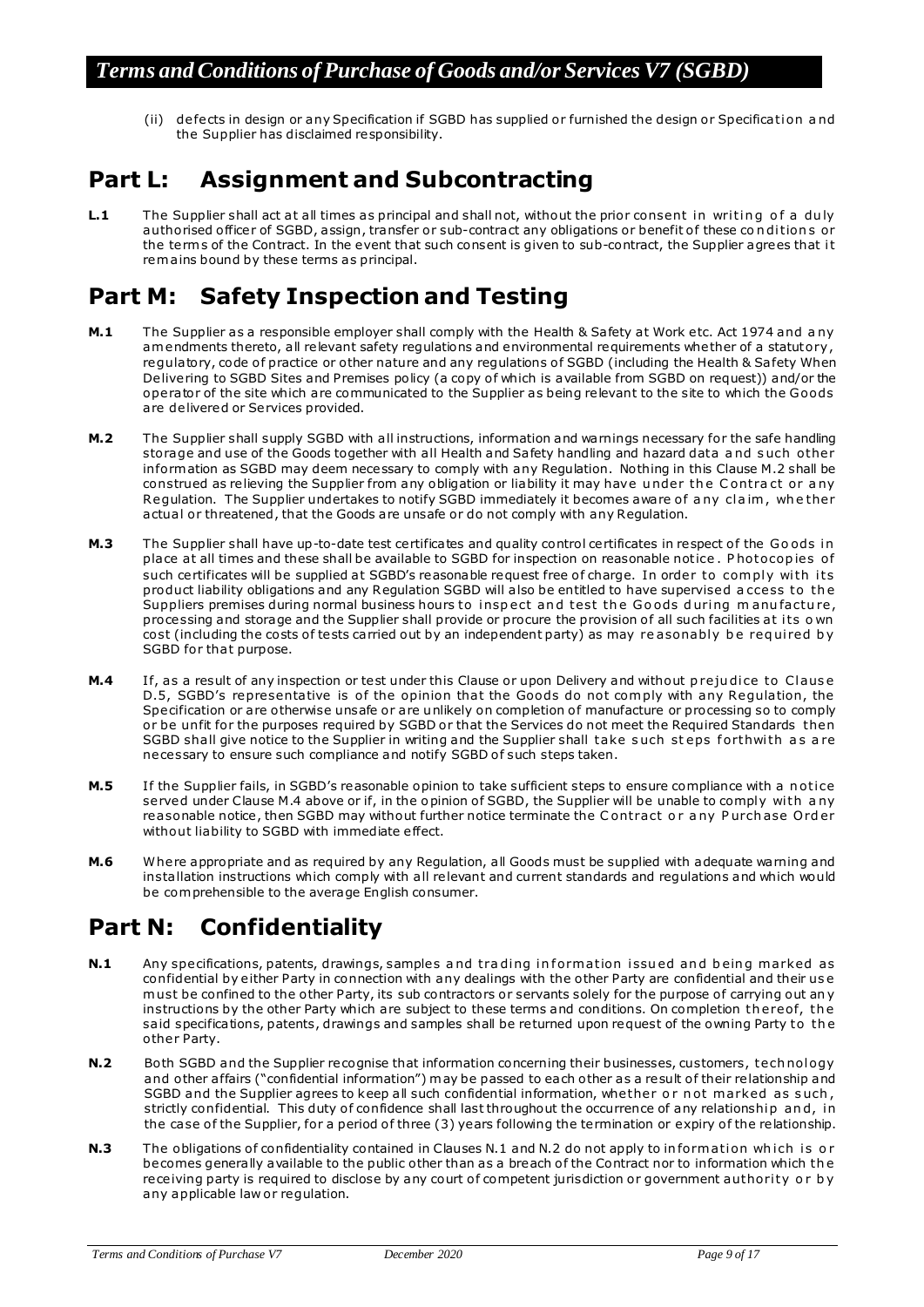- **N.4** At the request of SGBD, the Supplier shall promptly:
	- (i) destroy or return to SGBD all documents and materials (and any copies) containing, reflecting, incorporating, or based on SGBD's confidential information;
	- (ii) erase all SGBD's confidential information from its computer systems to the extent possible; and
	- (iii) certify in writing to SGBD that it has complied with the requirements of this clause N.4.

## **Part O: Set-Off**

- **O.1** SGBD reserves the right to deduct from any monies due or to become due from SGBD to the Supplier, any monies due from the Supplier to SGBD and for the purposes of The Insolvency Act 1986 and Rules, a mutual arrangement is hereby established in order to e ffect the provisions of this Clause O .1.
- **O.2** In addition to clause 0.1, SGBD may set off:
	- (i) any claim for a sum of money that SGBD has against the Supplier;
	- (ii) any claim for a sum of money that SGBD has against any other company in the Group of which the Supplier is a member;
	- (iii) any claim for a sum of money that any company within the same Group as SGBD has against the Supplier; and/or
	- (iv) any claim for a sum of money that any company within the same Group as SGBD has against any o ther company in the Group of which the Supplier is a member

against any claim for a sum of money that the Supplier and/or any company in the Group of which the Supplier is a member has:

- (v) against SGBD; and/or
- (vi) any other company within the same Group as SGBD whe ther under this Contract or otherwise.

# **Part P: Product Recall**

- **P.1** The Supplier shall notify SGBD immediately on becoming aware of any reason which may lead to the Supplier or SGBD carrying out a product recall, including, but without limitation, any claim concerning the safety of the Goods or their non-compliance with any Specification or Regulation.
- **P.2** If, in the opinion of SGBD, it is necessary to withdraw all or some of the Goods from its premises or from sale or to recall all or some of the Goods from its customers or any other third party which may have ownership or possession of the same, then: -
	- (i) SGBD shall give immediate written notice to the Supplier o f its decision and its reasons;
	- (ii) the Supplier shall have 24 hours to respond in writing to such notice by either agreeing to s uch re call , (in which event Clause P.2 (iv) shall prevail) or giving reasons why it does not agree to such recall;
	- (iii) if any dispute over the proposed recall cannot be agreed within a further 12 hours, but SGBD h as b een notified by any regulatory authority or has other justifiable reason to believe that the Goods are un sa fe or may cause damage to third parties or their property, SGBD may commence a product recall in its own nam e;
	- (iv) in the event that the Supplier agrees with SGBD that a product recall should take place, it will co n du ct the product recall in its own name (or if it is a SGBD 'own brand' product in joint names or SGBD' s so le name at SGBD's sole option) with the assistance of SGBD at the Supplier's own cost and will indemnify SGBD for all reasonable costs and expenses incurred in relation thereto;
	- (v) the Parties will use their best endeavors to agree a product recall procedure in advance. In the absence of such agreement, a product recall will be conducted in accordance with SGBD's standard product recall procedure if it is a SGBD "own brand" product. The Suppliers procedu re s hall be u sed f or Su pplier branded products if it is, in SGBD's opinion, a satisfactory procedure to ensure the safety of its customers is paramount. The Supplier shall have in place a suitable policy of insurance for adequate am ounts in respect of any product recall, which should as a minimum have coverage of £5 million.
	- (vi) The Supplier shall indemnify and keep SGBD indemnified in full and on demand for all direct, indirect o r consequential liability damages claims, losses including without limitation loss of anticipated profit costs and expenses including professional and legal costs on an indemnity basis suffered incurred or paid as a result of or in connection with any product recall of any Goods including without limitation the costs of undertaking the recall, costs associated with the testing of the Goods, selling or supplying replacement goods, all associated distribution and storage of recalled goods costs, advertising and mailing costs, loss of reputation and brand name damage. SGBD shall use its reasonable endeavours to mitigate any loss which the Supplier may suffer as a result thereof.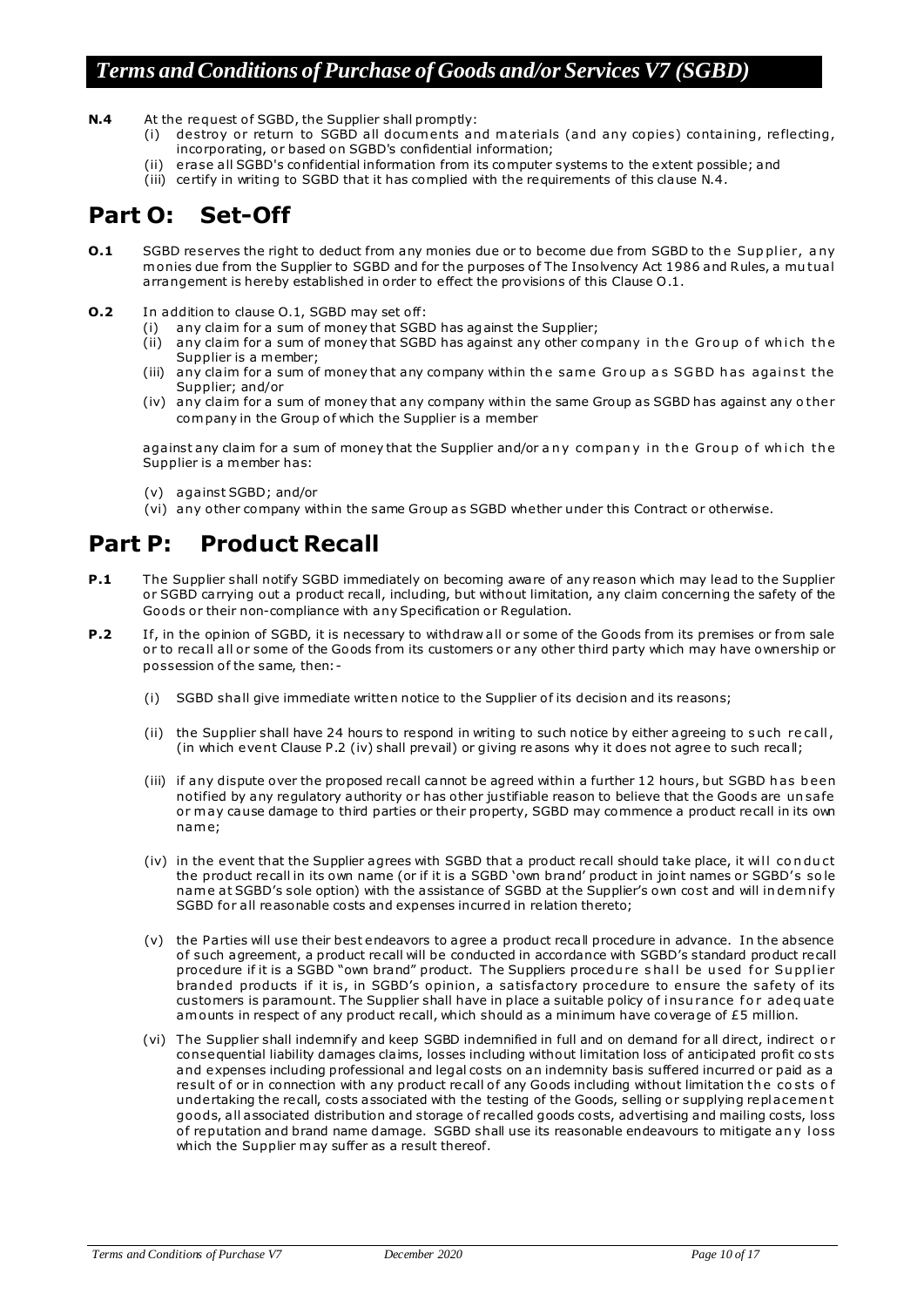# **Part Q: Identification of Goods and Branding**

- **Q.1** All Goods will bear the Supplier's name or identification mark, even if the Goods are not manufactured by the Supplier. In addition, each of the Goods will bear a unique batch number which shall correlate with the batch num bers on the invoice, delivery and advice notes. The Supplier will record this batch number. In the e vent that the Goods cannot be physically m arked as described, the Goods shall either be labelled or packaged with the relevant information contained thereon.
- **Q.2** If SGBD requests the Supplier to consider branding the Supplier's Goods using SGBD name, logo or get-up as specified by SGBD, the Parties shall use all reasonable endeavours to agree the procedures for such own branding and the Supplier will comply with SGBD's branding guidelines, a copy of which can be supplied upon request. Notwithstanding such branding, the Supplier will ensure that the Goods state a unique batch number in such style, typeface and position as shall be agreed with SGBD.
- **Q.3** If requested to do so by SGBD, the Supplier shall supply Goods at no extra cost to SGBD with b ar codes in accordance with SGBD's instructions.

## **Part R: Customer Complaints**

**R.1** In the event that SGBD is given notice of any claim, whe ther actual or threatened, concerning some or all of the Goods or Services, it will inform the Supplier as soon as practicable of the nature of such claim. The Supplier will, within 14 days of a SGBD's request, inspect the said Goods and/or Services, whe ther at SGBD's or third party's premises and prepare and submit to SGBD a written report of its findings within the following 14 days. In addition, and if SGBD or its customer so requests, it will reimburse SGBD the cost of instructing an industry independent expert to inspect the said Goods and/or Services to give an opinion in relation to their conformity with the Contract. Neither Party shall be bound by any report or opinion provided under this clause.

# **Part S: Force Majeure**

- **S.1** In the Contract "force majeure" shall mean any cause preventing either party from performing any or all of its obligations which arises from or is attributable to acts, events, omissions or accidents beyond the reasonable control of the party so prevented including without limitation act of God, war, terrorism, riot, civil commotion, malicious damage, compliance with any law or governmental order, rule, regulation or direction, accident, fire, flood or storm but not including strikes, lock-outs, or other industrial disputes of the Supplier's work force.
- **S.2** If either party is prevented or delayed in the performance of any of its obligations under the Contract or a ny Purchase Order by force majeure, that party shall forthwith serve notice in writing on the other party specifying the nature and extent of the circumstances giving rise to fo rce m a je ure , an d s hall s ub ject to service of such notice and to Clauses S.3 and S.4 have no liability in respect of the performance of such of its obligations as are prevented by the force majeure events during the continuation of such events, and for such time after they cease as is necessary for that party, using all reasonable endeavours, to recommence its a ffected operations in order for it to perform its obligations.
- **S.3** If either party is prevented from performance of its obligations for a continuous period, which exceed agreed delivery lead times as stipulated on the Supplier Terms Sheet by a multiple of 3 or by one month, which ever is the lesser, either party may terminate any Purchase Order or the Contract forthwith on service of written notice upon the party so prevented. If SGBD serves such notice as a result of a force majeure event claimed by the Supplier, SGBD shall be entitled to exercise its right o f set-off under Clause O.1 against m onies o we d to the Supplier in respect of additional costs it may reasonably have incurred since the Supplier's notice under Clause S.2, such costs having been incurred by SGBD to ensure SGBD honoured its obligations to its customers. These costs, without limitation, include the additional costs and charges of sourcing the Goods and/or Services from a third party. To the extent set-off does not fully reimburse SGBD in re spect of such extra costs the Supplier shall indemnify and keep indemnified SGBD in respect of the same.
- **S.4** The party claiming to be prevented or delayed in the performance of any of its obligations under the Contract or any Purchase Order by reason of force majeure shall take all steps as are necessary to bring the force m a jeure event to a close or to find a solution by which the Contract o r any Purchase Order may be performed despite the continuance of the force majeure event.

## **Part T: Rebates and Marketing Payments**

- **T.1** Unless shown differently in the Supplier Terms Sheet, where the Supplier has a greed Rebate terms with SGBD these monies shall be paid monthly, one month in arrears from the start date of the Contract. Where the Rebate involves volume or monetary increments, then 11 equal payments shall be made, with the final paym ent for that year being the balancing payment.
- **T.2** Any amounts set out within the "Additional Support" section of the Supplier Terms Sheet (the "Additional **Support**") that are stated to be "conditional", shall become "guaranteed" following agreement being reached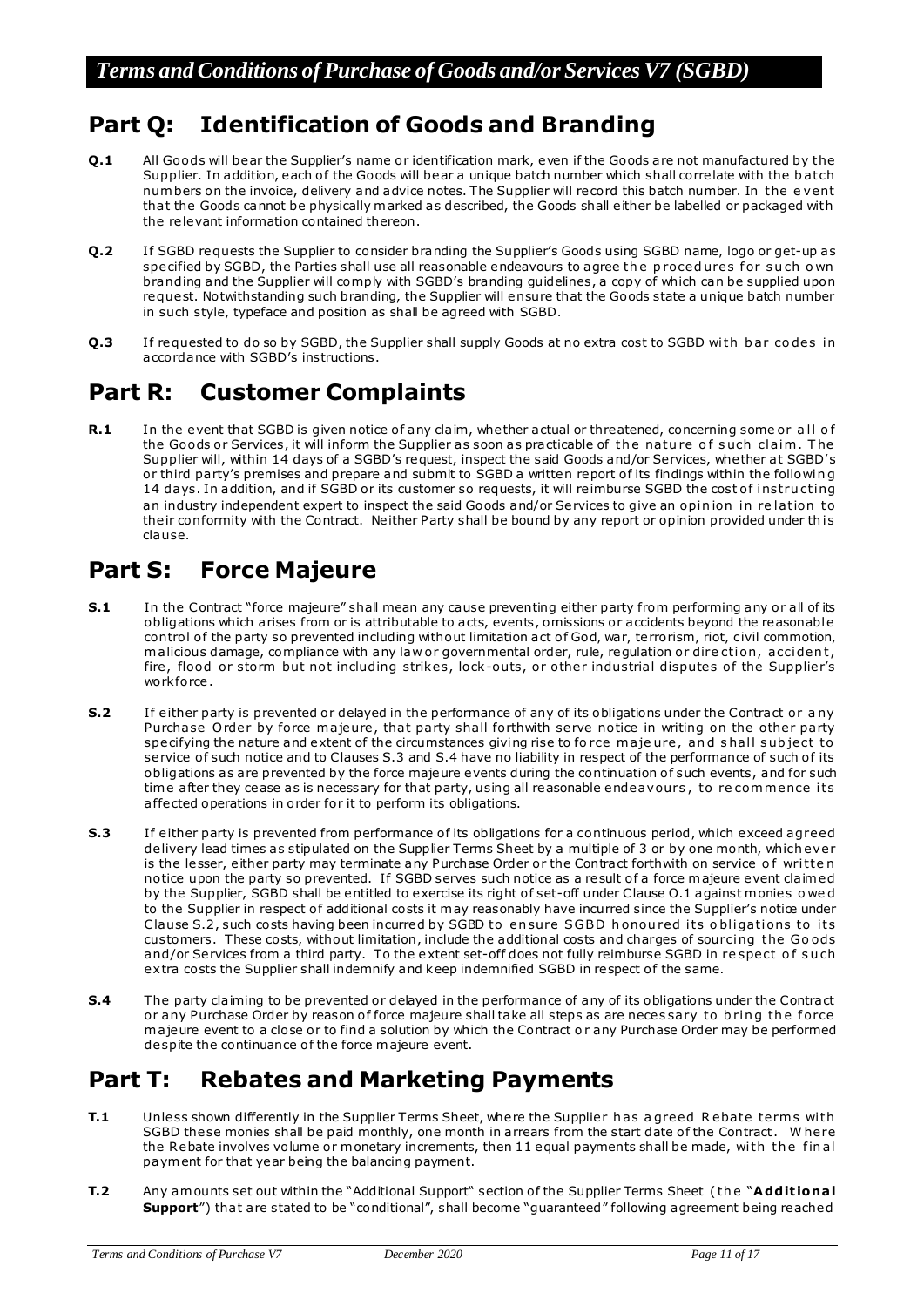between a representative of the Supplier and the SGBD Category Manager in writing. Any Additional Support that is stated to be "guaranteed" or which becomes guaranteed are sums that are due and owing by the Supplier to SGBD and will be collected by SGBD in line with the payment method and collection frequen cy as recorded within the Supplier Terms Sheet. Where a Supplier has authorised additional spend by SGBD o ver and above the Additional Support, then this will be treated as guaranteed Additional Support and paid in the same way as Additional Support to SGBD by the Supplier. Any Additional Support which is or becomes guaranteed and which is unused in the year of intended use must be converted to rebate and paid by the Supplier to SGBD at calendar year end.

**T.3** All m arketing and advertising allowances referred to in the Supplier Terms Sheet shall be allocated as decided by SGBD and shall be paid by the Supplier to SGBD prior to the relevant allocated event or promotion ta kin g place.

# **Part U: Reducing Environmental Impact**

- **U.1** SGBD seeks to reduce its environmental impact to the minimum. Therefore, all packaging on Goods supplied MUST comply with The Packaging (Essential Requirements) Regulations 2015.
- **U.2** The Supplier must ensure that:
	- (i) Packaging is limited to the minimum amount of material required to maintain the necessary level of safety and hygiene and be designed, produced and commercialised in such a way as to permit its recovery through material recycling, incineration with energy recovery, composting or biodegradation;
	- (ii) Noxious or hazardous substances in packaging is minimised in emissions, ash or leachate f rom wa s te m anagement operations. In addition, the total concentration of specified heavy metals (lead, m ercury , cadmium and hexavalent chromium) must not exceed 100 parts per million.
- **U.3** SGBD reserve the right to audit or view the Supplier's systems and/or data to ensure all packaging complies with the relevant legislation or regulations.
- **U.4** To ensure SGBD's compliance with the Producer Responsibility Obligations (Packaging Waste) Regulation 2007 (as amended), SGBD require packing weight data (by waste type) from the Supplier for all pack aging supplied, that may be passed onto its customer. The provision of this information is required for all Goods supplied to SGBD.
- **U.5 purposely left blank**.

#### **U.6 purposely left blank**.

- **U.7** The Saint-Gobain Group notably expects its suppliers:
	- (i) to make sure that they have control of environmental risks related to both their processes and the products they use whe ther in their activity or when intervening on Group sites;
	- (ii) to provide their employees with the best possible conditions of health and safety and to observe, duri ng their interventions on Group sites, all applicable health and safety rules.

#### **Part V: General**

- **V.1** The Contract and any Purchase Order shall be deemed to have been made in England and the Parties hereby submit to the exclusive jurisdiction of the English courts. English law shall be the proper law of the Contract and any Purchase Order.
- **V.2** If any provision of these Terms and Conditions of Purchase is held by a competent authority to be invalid or unenforceable in whole or in part the validity of the other provisions of these terms and conditions and the rem ainder of the provision in question shall not be affected thereby.
- **V.3** The failure by either party to exercise or enforce any rights contained in any contract shall not be deemed to be a waiver of any such right nor operate so as to bar the exercise or enforcement thereof at any time or tim es thereafter.
- **V.4** Each right or remedy of SGBD under the Contract is without prejudice to any other right or remedy of SGBD whe ther under the Contract or not.
- **V.5** The Parties agree that at the end of the Term, if the Parties continue to trade and do business in accord ance with the Contract, then the provisions of the Contract including entitlement to Rebate on Rebatable Purchases shall continue to apply in full, as a minimum, at the percentage level achieved in the previous calendar ye ars trading, save that the duration of the Contract as defined in the Term shall no longer be applicable, clause J.1 shall no longer apply and without prejudice to any right of either party to terminate the Contract as expressly contained herein, from the end of the Term, should either party wish to terminate the Contract for any reason it may give one month's written notice, to the other party to that effect and the Contract shall terminate on expiry of the said one month's notice.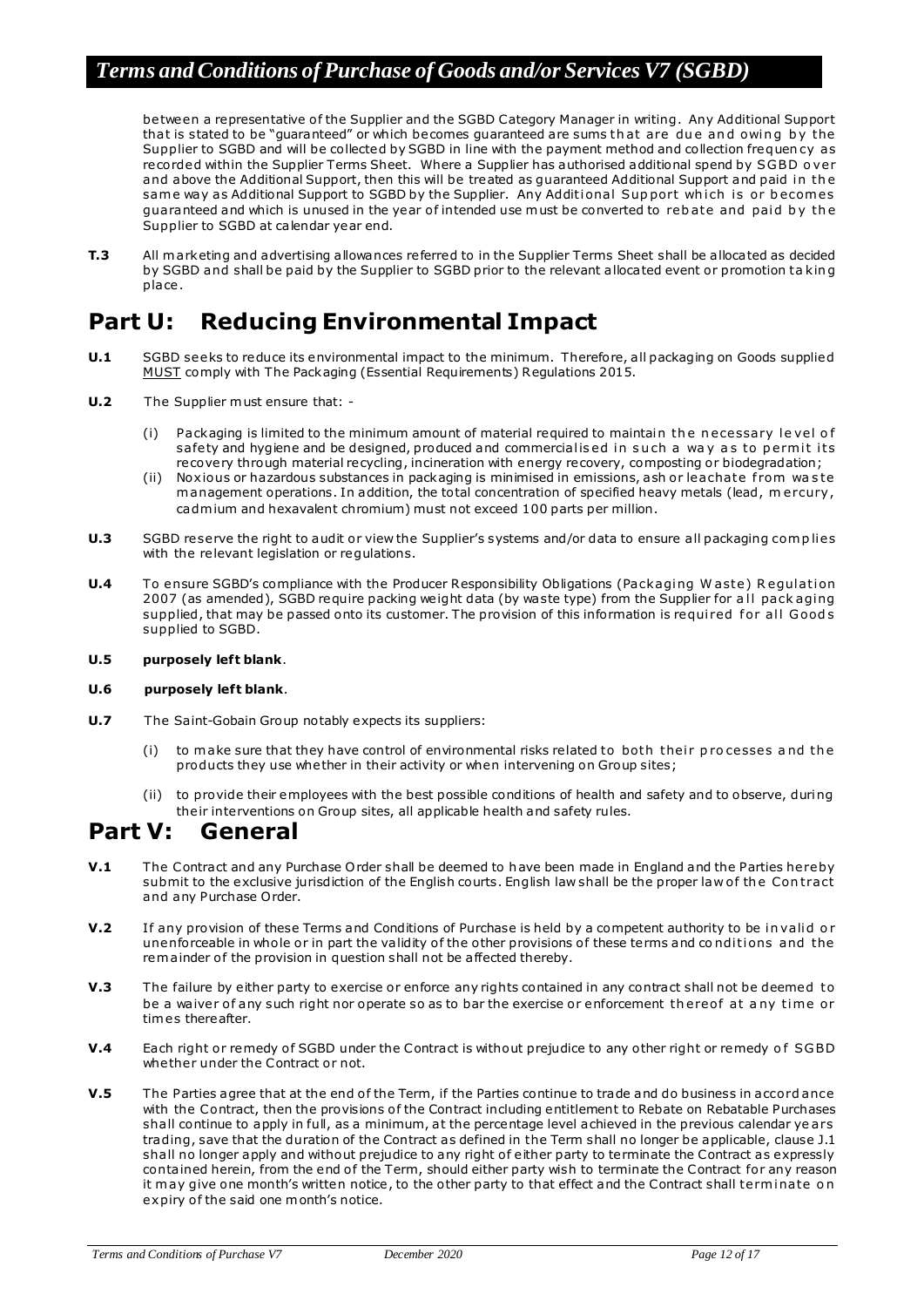- **V.6** Any Acquisitions made by SGBD shall not give the Supplier the automatic right under this Contract to supply the Acquisitions with Goods or Services unless agreed by the parties in writing and for the avoidance of doubt the Supplier hereby waives any right he may have to supply as a result of any Acquisitions.
- **V.7** In the event of any Acquisitions the price for the Goods or Services shall be the lower of the price paid by SGBD for the Goods or Services and the price paid by the acquired company or business and such price s hall apply from the date of acquisition. For the avoidance of doubt any Goods or Services supplied to the Acquisitions post acquisition date shall be subject to these Terms and Conditions of Purchase.
- **V.8** The Supplier acknowledges that 'Jewson' and 'Graham' are examples of the portfolio of registered trade marks owned by SGBD and neither the Supplier nor its agent will infringe the intellectual property rights of SGBD nor otherwise seek to use the 'Jewson' or 'Graham' or any other name or trademark o wn ed by SGBD from time to time for any purpose unless expressly authorised in writing by SGBD. In the event of unauthorised use or infringement by the Supplier pursuant to this clause SGBD reserves the right to s eek an injunction to prevent such infringement and the Supplier will indemnify and keep indemnified SGBD for all reasonable costs and expenses incurred in relation to such breach by the Supplier.
- **V.9** Save for any Subsidiary of SGBD from time to time and including any new Subsidiaries arising from Acquisitions (wherever incorporated) which it is expressly agreed are to benefit from and be entitled to enforce the terms of the Contract a person who is not a party to the Contract has no rights under the Contracts (Rights of Third Parties) Act 1999 to enforce any terms of the Contract but this does not affect any right or remedy of a third party which exists or is available apart from that Act. The rights of the Parties to terminate, rescind or agree any variation, waiver or settlement under the Contract is not subject to the consent of any person that is not a party to the Contract.
- **V.10** Any notice required to be given under the Contract shall not be effective unless given in writing and delivered by:
	- (i) first class pre paid post, effective two business days a fter posting; or
	- (ii) registered post, special delivery or personal delivery e ffective at the time o f delivery; or
	- (iii) fax , e ffective upon the transmission of the entire fax as confirmed by a transmission report,

to the Party's registered office address or m ain administration office or if notified, a fax number notified to the other Party. Notice m ay not be given by electronic or e -mail communications.

**V.11** SGBD may novate all or any part of the Contract to any company of which it is a Subsidiary (its holding company) and any other Subsidiaries of any such holding company from time to time in cluding any new Subsidiaries arising from Acquisitions and the Supplier shall be deemed to consent to any such novation. Upon any such novation, unless otherwise agreed in writing by SGBD, the terms of all or any part of the Contract being novated which confer any rights or benefits on the Supplier over any specific corporate entity of SGBD and/or any trading style of SGBD such as Jewson, Graham and others as an example but not exhaustive list, shall continue to have effect over the same specific corporate entity of SGBD and/or trading style as was the case immediately prior to the novation and shall not be extended to any other corporate entity of SGBD or trading style as a result of the novation.

## **Part W: Data Protection**

- **W.1** The Supplier shall comply with the provisions and obligations imposed on it by the Data Protection Laws at all tim es when processing Personal Data in connection with the Contract. SGBD shall comply with its obligations under applicable Data Protection Laws.
- W.2 The Supplier shall maintain records of all processing operations under its responsibility that contain at least the minimum information required by the Data Protection Laws, and shall make such information available to any DP Regulator on request.
- W.3 To the extent the Supplier receives from, or processes any Personal Data on behalf of, SGBD, the Supplier shall:
	- (i) process such Personal Data (a) only in accordance with SGBD's written instructions from time to tim e (including those set out in the Contract), unless it is otherwise required by applica ble law (in which case, unless such law prohibits such notification on important grounds of public interest, the Supp lier shall notify SGBD of the relevant legal requirement before processing the Personal Data), and (b) only for the duration of the Contract;
	- (ii) not process such Personal Data for any purpose other than those set out in the Contract or otherwise expressly authorised by SGBD;
	- (iii) take reasonable steps to ensure the reliability of all its personnel who have access to s uch Pers onal Data, and ensure that any such personnel are committed to binding obligations of confidentiality when processing such Personal Data;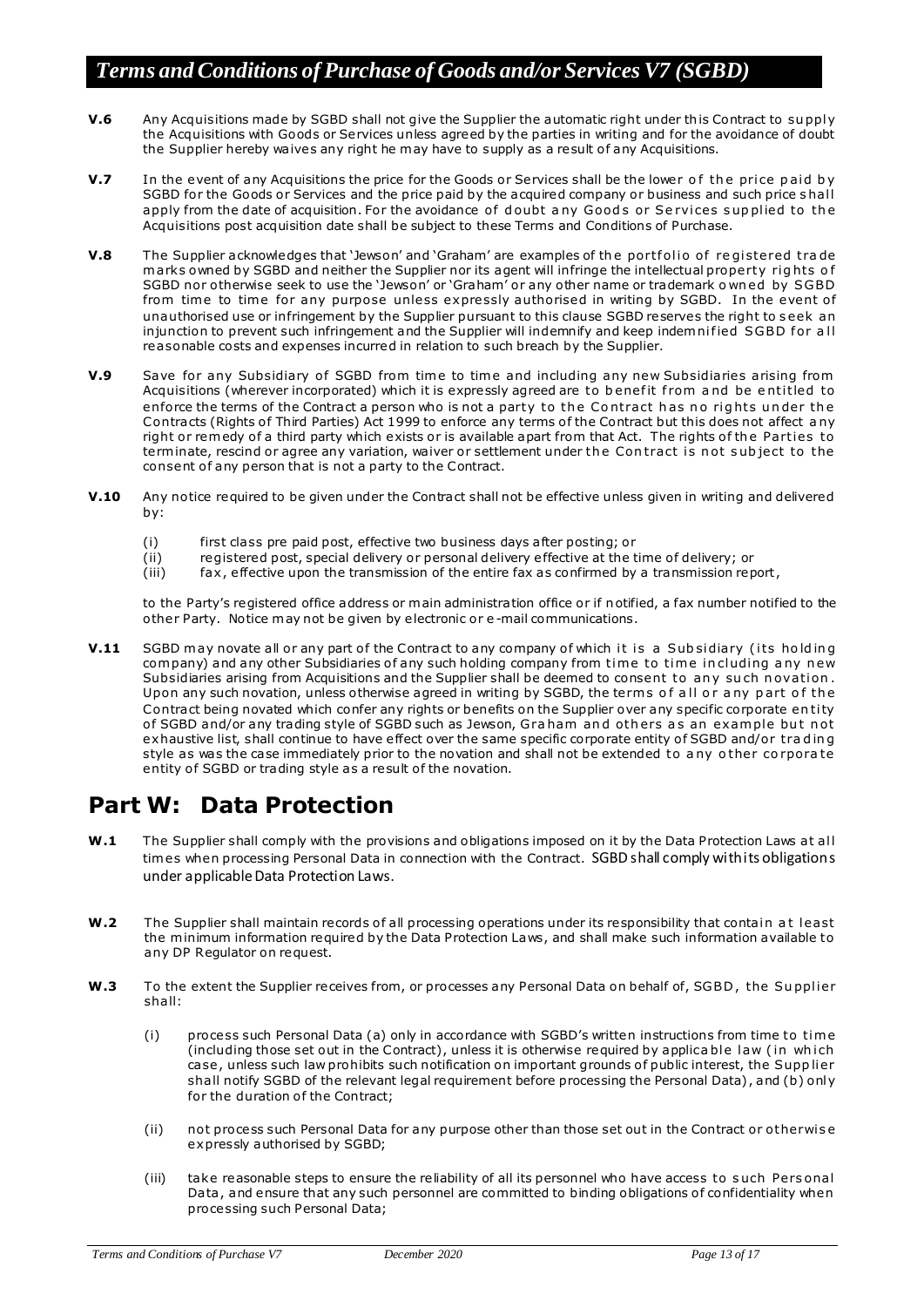- (iv) implement and maintain technical and organisational measures and procedures to ensure an appropriate level of security for such Personal Data, including protecting such Personal Data against the risks of accidental, unlawful or unauthorised destruction, loss, alteration, disclosure, dissemination or access;
- (v) not transfer such Personal Data outside the European Economic Area without the prior written consent of SGBD;
- (vi) inform SGBD within 24 hours if any such Personal Data is (while within the Supplier's or its subcontractors' or affiliates' possession or control) subject to a personal data bre ach (as defined in Article 4 of GDPR) or is lost or destroyed or becomes damaged, corrupted or unusable;
- (vii) only appoint a third party (including any subcontractors and a ffiliates) to process such Person al D a ta with the prior written consent of SGBD;
- (viii) not disclose any Personal Data to any Data Subject or to a third party other than at the written request of SGBD or as expressly provided for in the Contract;
- (ix) as SGBD so directs, return or irretrievably delete all Personal Data on termination or expiry of the Contract, and not make any further use of such Personal Data (except to the extent applicable law requires continued storage of the Personal Data by the Supplier and the Supplier has notified SGBD accordingly);
- (x) provide to SGBD and any DP Requlator all information and assistance necessary or desirable to dem onstrate or ensure compliance with the obligations in this Part W and/or the Data Protection Laws;
- (xi) permit SGBD or its representatives to access any relevant premises, personnel or records of the Supplier on reasonable notice to audit and otherwise verify compliance with this Part W;
- (xii) take such steps as are reasonably required to assist SGBD in ensuring compliance with its oblig ation s under Articles 30 to 36 (inclusive) of GDPR;
- (xiii) notify SGBD within two (2) Business Days if it receives a request from a Data Subject to exercise its rights under the Data Protection Laws in relation to that person's Personal Data; and
- (xiv) provide SGBD with its full co-operation and assistance in relation to any request made by a Data Subject to exercise its rights under the Data Protection Laws in relation to that person's Personal Data.
- **W.4** If either party receives any complaint, notice or communication which relates directly or indirectly to the processing of Personal Data by the other party or to either party's compliance with the Data Protection Laws, it shall as soon as reasonably practicable notify the other party and it s hall p rovi de the o ther p a rty wi th reasonable co-operation and assistance in relation to any such complaint, notice or communication.
- W.5 The Supplier agrees to indemnify and keep indemnified and defend at its own expense SGBD against all costs, claims, damages or expenses incurred by SGBD or for which SGBD may become liable due to any failu re by the Supplier or its employees or agents to comply with any of its obligations under this Part W.

### **Part X: Exit Management Plan**

- **X.1** On termination of the Contract for any reason, if required by SGBD, the Supplier will provide all reas onable assistance to SGBD to facilitate the orderly transfer of the Services back to SGBD or to enable another party chosen by SGBD (in this Part X, a "**New Service Provider**") to take over the provision of all or part of the Services. The remaining provisions of this Part X will not prejudice or restrict the generality of this obligation.
- **X.2** The Supplier shall promptly and fully answer all reasonable questions about the Services which may be asked by SGBD for the purpose of adequately understanding the manner in which the Services have been provi ded or for the purpose of allowing any New Service Provider (or potential New Service Provider) to conduct 'due diligence'.
- **X.3** Where the Services provided to SGBD are dependent on equipment which is not used exclusively for the provision of the Services to SGBD (and which is not owned by SGBD) the Supplier will ensure the n eces sary migration of programs, data and other materials from such equipment to similar e quipment owned by SGBD or a New Service Provider. Implementation of the change shall be carried out by the Supplier in such a way as to cause the minimum possible disruption to the supply of the Services.
- **X.4** SGBD shall be entitled to use (and to authorise any New Service Provider to use), free of charge but on a non-exclusive basis, all know-how and other information acquired by the Supplier in the course of providing the Services or otherwise used by the Supplier in the provision of the Services, whether or not such knowhow or inform ation was produced specifically or used exclusively to provide the Services.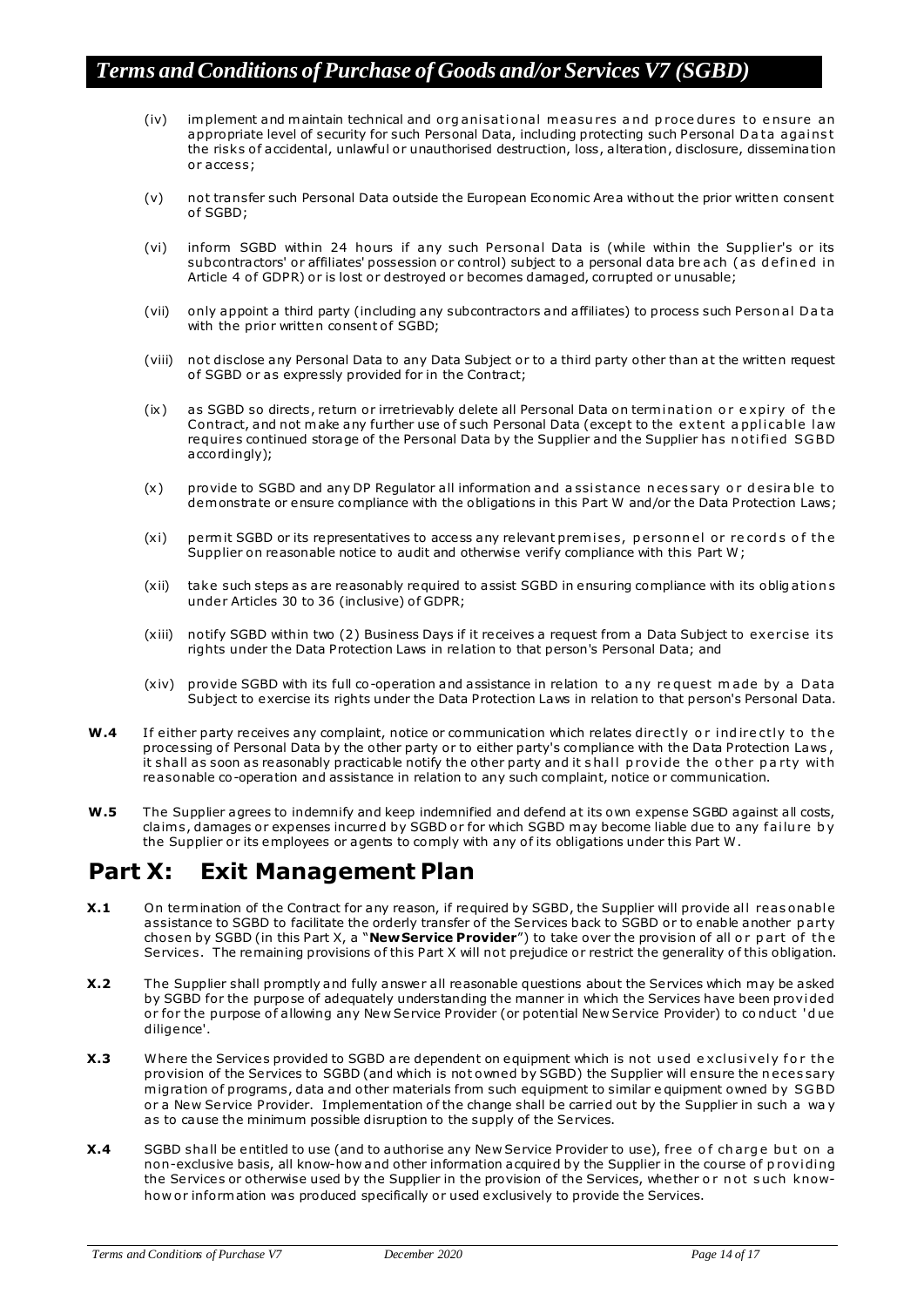- **X.5** All rights of access and occupation granted to the Supplier in respect of premises owned or occupied by SGBD will cease when the provision of Services ceases in accordance with the Contract.
- **X.6** Save where the parties reasonably believe that there will be no relevant transfer for the purpos es of TUPE, the parties shall co-operate in agreeing a list of those persons (and the Supplier shall supply all relevant details relating to those employees) who it is agreed were employed by the Supplier wholly and/or mainly in the Services immediately prior to the date of transfer of responsibility for the provision of the Services or part of the Services between the Supplier and SGBD and/or a New Service Provider (as the case may be) (the "**Subsequent Transfer Date**") (the "**Returning Employees**") and shall co-operate in seeking to ensure the orderly transfer of the Returning Employees to SGBD and/or the New Service Provider.
- **X.7** For the purpose of clause X.8, "**Stand-Still Period**" means where any notice is given terminating the Contract, the period commencing on the date of such notice and ending on the date on which the Contract expires pursuant to the terms of such notice or such later date on which the Supplier ceases to pro vide the Services hereunder (both dates inclusive).
- **X.8** Save where the parties reasonably believe that there will be no relevant transfer for the purposes of TUPE, during the Stand-Still Period, the Supplier will not:
	- (i) initiate or make any changes in the composition/identities of; or
	- (ii) amend or vary (or promise to amend or vary) the terms and conditions of employment or engagement including for the avoidance of doubt, pay) of,

the personnel engaged in providing the Services without the prior written consent of SGBD.

- **X.9** The Supplier shall indemnify SGBD (both for itself and a New Service Provider) against all costs, claims, liabilities and expenses (including reasonable legal expenses) in curred by SGBD and/or a New Service Provider in connection with or as a result of:
	- (a) any claim or dem and by any Returning Employee or a trade union or other body or person representing a Returning Employee (whether in contract, tort, under statute, pursuant to Eu rop ean law or otherwise) arising from any act, fault or omission of the Supplier on or before the Subsequent Transfer Date;
	- (b) any failure by the Supplier to comply with its obligations under regulations 13 and 14 o f TUPE, or any award of compensation under regulation 15 of TUPE, save where such failure arises from the failure of SGBD and/or New Service Provider to comply with its or their duties under regulation 13 of TUPE;
	- (c) a claim by any person who transfers or alleges that they have tran sferred to SGBD or the New Service Provider but whose name is not included in the list of Returning Em ployees.

### **Part Y: Compliance with Applicable Human Health and Environmental Laws And Regulations**

- **Y.1** As Supplier of the chemical substances sold to SGBD, whe ther these substances are supplied to be used unaltered, contained in mixtures or articles, the Supplier undertakes to comply with all applica ble laws and regulations in force and more particularly with both European Regulations n ° 1 9 07 /20 06 and 12 72 /20 08 respectively regarding the registration, evaluation, authorisation and restriction of chemical substances ("**REA CH Regulation**") on the one hand and the classification, labelling and packaging o f s ubstan ces an d mix tures ("**CLP Regulation**") on the other hand.
- **Y.2** As part of this commitment, the Supplier undertakes to permanently comply with any regulatory change and, consequently, to adapt its own obligations towards SGBD for the whole duration of the Contract.
- **Y.3** In this respect, the Supplier shall in particular ensure that the substances provided to SGBD are duly registered for the uses that have been indicated to it by SGBD. The Supplier undertakes to pro vide SGBD with the registration numbers of the substances.
- **Y.4** Moreover, should these substances be subject to an application for inclusion in the European Chemical Agency's (ECHA) candidate list of substances of very high concern, the Supplier shall inform SGBD as soon as it is aware of such application. This obligation shall also apply in the case of sale to SGBD of mixtures or articles containing such substances.
- **Y.5** In addition, in the event that the substances supplied to SGBD are subject to authorisation or restriction, the Supplier undertakes to inform in writing SGBD of any restrictions and prohibitions of use that affect these substances and of any possibility to substitute such substances.
- **Y.6** The Supplier undertakes to inform SGBD with a minimum of six (6) months' written notice if, in the course of the present agreement, it intends either to modify the ingredients and/or tech nical characteristics of the substances, mixtures or articles supplied or to stop selling them.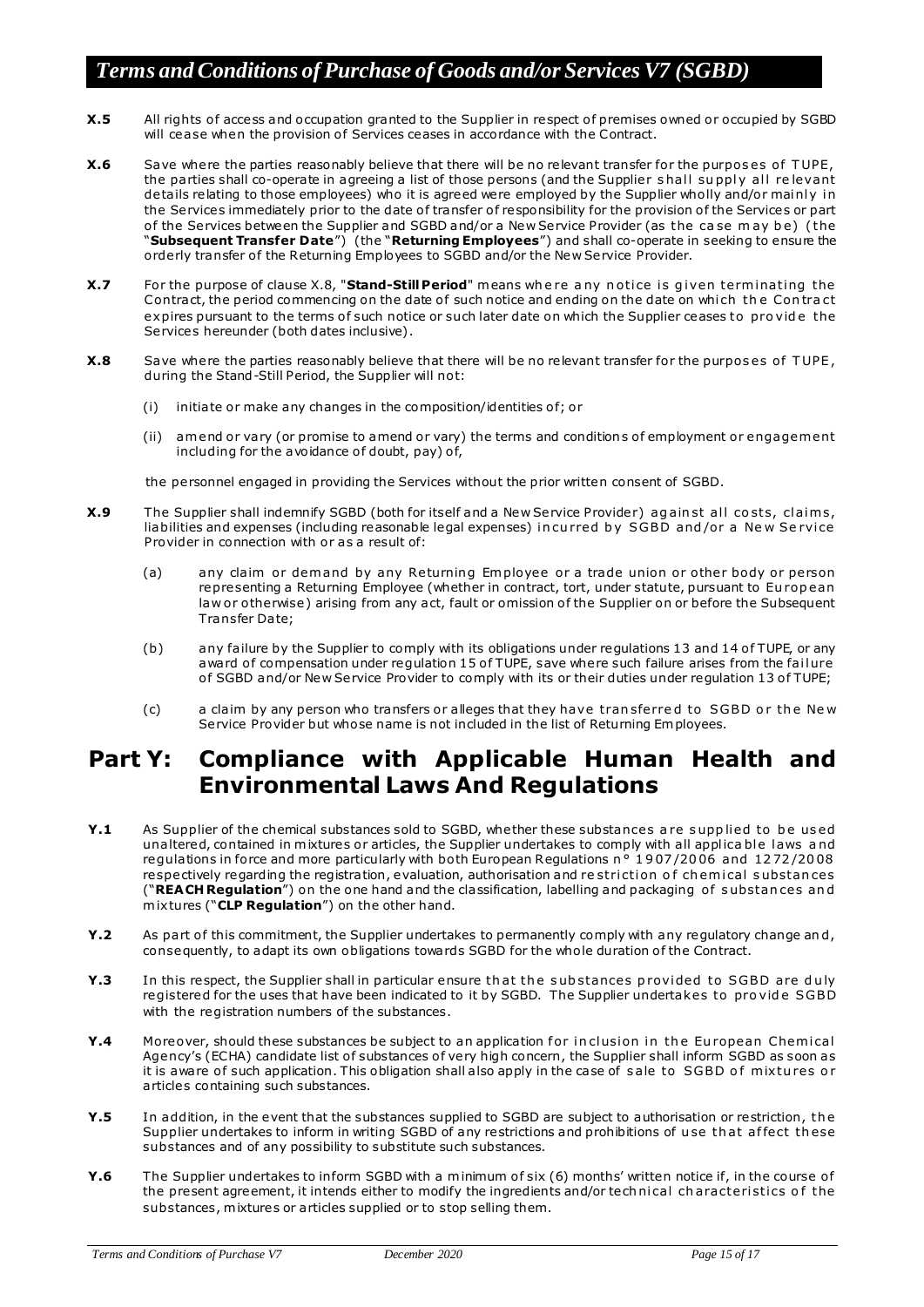- **Y.7** The substances and/or mixtures shall be accompanied by any information that are necessary in order to enable SGBD to use them totally sa fely. Such information shall be mentioned in the safety data sheets (SDSs) written in the language of the country of delivery when a SDS is required by the European and/or national regulations in force or, if such SDS is not mandatory, consist in all information referred to in Article 32 of the REACH Regulation.
- **Y.8** The Supplier agrees to indemnify and keep indemnified and defend at its own expense SGBD against a ny all costs, claims, damages or expenses incurred by SGBD or for which SGBD m ay become liable arising from th e Supplier's or its employee's or agent's non-compliance with their obligations resulting both from the REACH and CLP Regulations and under this Part Y.

# **Part Z: Responsible Purchasing**

- **Z.1** The Saint-Gobain Group has signed up to the "United Nations Global Compact" and applies the "OECD guidelines for multinational enterprises" as well as the fundamental principles and rights at work described i n the "ILO Declaration" (International Labour Organization). In this context, it has notably adopted a p ro gram of responsible purchasing, an integral part of the Group's Responsible Development policies. The appro ach and expectations of the Saint-Gobain Group with regard to its suppliers are formalised in the "Suppliers' Charter" which is available a[t https://www.saint-gobain.co .uk/news-contacts-resources/library#policyDocs.](https://www.saint-gobain.co.uk/news-contacts-resources/library#policyDocs) A copy of the Suppliers' Charter is also available from SGBD upon request. The Saint-Gobain Group and/or SGBD reserves the right to amend the form of the Suppliers' Charter and shall notify the Supplier when a new version of the Suppliers' Charter shall take effect. The Supplier confirms that it has read, and complies with, the Suppliers' Charter and shall comply with any updated version of the Suppliers' Charter. In addition to the Suppliers' Charter, SGBD has set up a professional alert system for suppliers allowing them to report any event or conduct non-compliant with applicable laws and regulations, international rules or with the principles of the Suppliers' Charter. Any alert should be sent through the following we b site: https://www.bkms[system.com/saint-gobain](https://www.bkms-system.com/saint-gobain).
- **Z.2** The Supplier shall also comply with the contents of any other SGBD policies, including its sourcing policies, relevant to the categories of Goods being sold to SGBD as noted on the Supplier Terms Sheet or as otherwise notified to the Supplier by SGBD from time to time. These include, but are not limited to, the SGBD Responsible Purchasing Policy and any Goods specific sourcing policies (for example timber and natural stone).<br>
Stone). Copies of these are available at https://www.saint-gobain.co.uk/news-contacts-Copies of these are available at https://www.saint-gobain.co.uk/news-contacts[resources/library#policyDocs.](https://www.saint-gobain.co.uk/news-contacts-resources/library#policyDocs) Copies of any of these policies are also available from SGBD upon request. SGBD reserves the right to amend the form of any of these policies and shall notify the Supplier when a new version of relevant policies shall take effect. The Supplier shall comply with any updated version of the relevant policies. These specific sourcing policies define the responsible conduct that the Saint-Gobain g roup com panies must adopt when buying and / or selling the relevant products, in response to the ch allen ges o f sustainable development. In the context of timber, the Saint-Gobain Group expects its suppliers to participate to its Timber Policy, in particular by favoring FSC or PEFC certified wood supplies. The Supplier undertakes to provide SGBD with the corresponding certificates or, if the timber is not certified, provide a sworn statement attesting to the logging locations and the species of timber used, using the template enclosed in the Timber Policy. The Supplier also undertakes to update its certificates or to inform SGBD of any event affecting or likely to affect the aforementioned sworn statement. As part of the SGBD Respon sible Purchasing Policy, and in application of its vigilance plan, SGBD conducts a supplier analysis based on its risks mapping before assessing, if necessary, its suppliers' environmental, social and ethical practices through docum entation reviews or on-site audits, on the basis o f international standards (hereinafter re ferre d to as the "Evaluations"). Should these assessments show any disparities betwe en the standard reference fram ework used and the Supplier's practices, SGBD will define with the Supplier the corrective measures to be im plemented. Any failure to implement these measures may result in the Supplier being delisted and in the early termination for breach of the Contract and all other agreements concluded with other Saint-Gobain Group companies. The Supplier acknowledges that SGBD may conduct Evaluations on the Supplier and agrees to provide the necessary assistance for that purpose.
- **Z.3** The Supplier undertakes to fulfil the compliance obligations set forth in this clause Z.3. In addition, the Supplier shall require its own suppliers and subcontractors to comply with the same obligations. Saint -Gobain is entitled to conduct audits in order to ensure compliance to these rules. Depending on the situation, the term "Saint-Gobain", as used in these Terms and Conditions of Purchase may refer to SGBD and/or all com panies and legal entities which belong to the Saint-Gobain Group. The Saint-Gobain Group consists of any and all companies and legal entities directly or indirectly detained and/or controlled (controlled having the m eaning set forth in art. L233-3 of the French Commercial Code) by "Compagnie de Saint-Gobain", a F rench com pany headquartered at Tour Saint-Gobain - 12 place de l'Iris, 92096 La Défense Cedex - FRANCE.

#### **a) Fight against corruption**

The Supplier warrants that it has not provided or promised any undue advantage to Saint-Gobain, any person em ployed by Saint-Gobain, or any third party to obtain the benefit of this Contract. The Supplier shall comply and require that all of its a ffiliated companies, officers, employees, representati ves , s ub contracto rs, an d agents (the "Supplier's Representatives") comply with the Suppliers' Charter and all applicable laws including but not limited to those preventing corruption and shall ensure that in any dealings with SGBD, neither it nor any of the Supplier's Representatives shall commit any offence under the Bribery Act 2010 including not engaging in any activity, practice or conduct which would constitute an o ffence under sections 1, 2 or 6 of the Bribery Act 2010. In particular, the Supplier and the Supplier's Representatives shall not directly